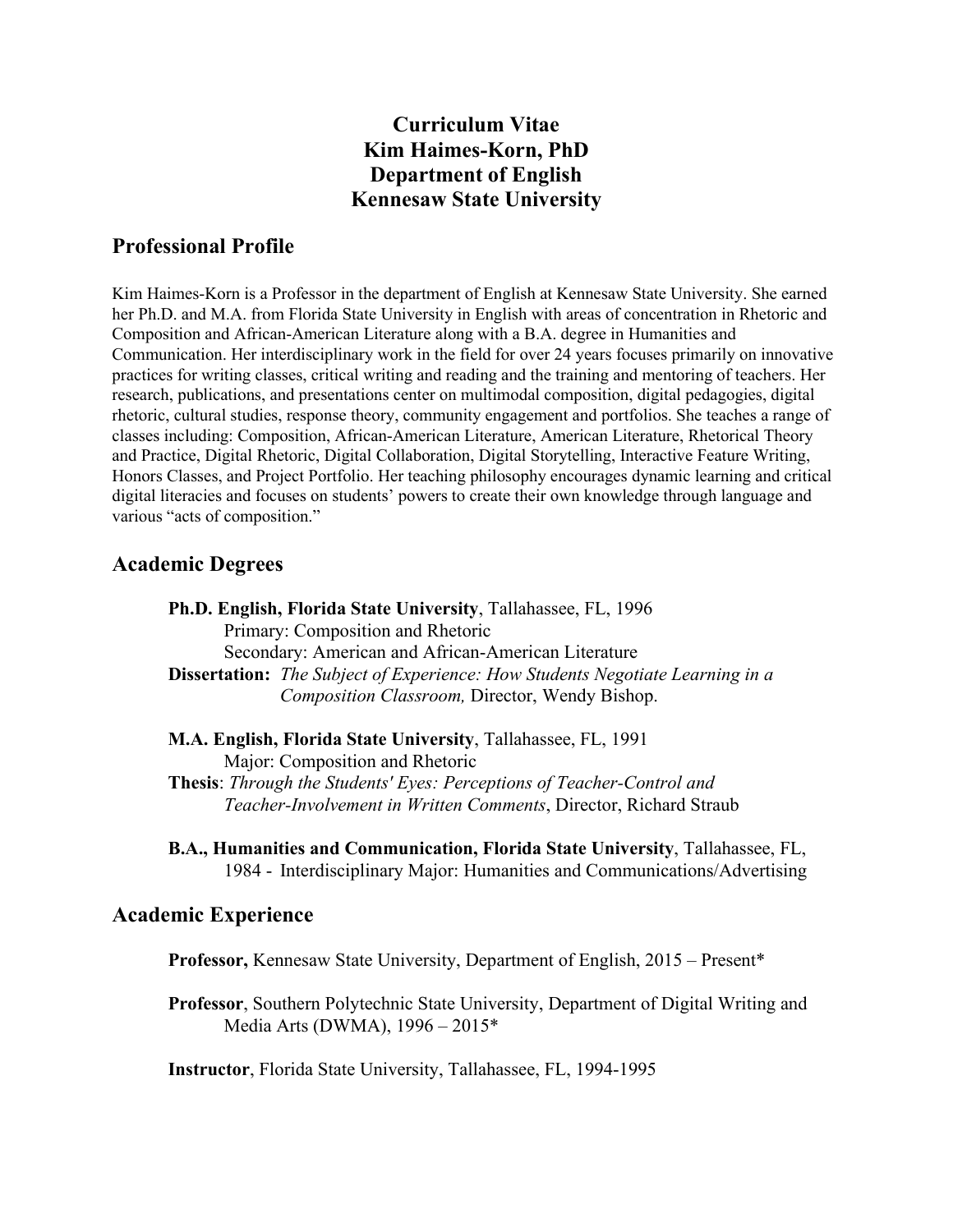**Teaching Assistant**, Florida State University, Tallahassee, FL 1988-93

**Instructor**, Minority Academic Programs, Florida State University, Tallahassee, FL, 1989-1992 (4 Summer Semesters)

**Industry Experience: Avalon Productions**, Advertising Agency, Tallahassee, FL, 1985-1988 Positions: Creative Director, Account Executive, PR Coordinator

\*Note: In 2015 Southern Polytechnic State University consolidated with Kennesaw State University. My academic history reflects my initial, tenure track appointment to SPSU in 1996 (20 years) through the present as a tenured, Full Professor at what is now KSU.

## **Teaching**

#### **Undergraduate Core Courses**:

| ENGL 1101           | Introductory Composition I              |
|---------------------|-----------------------------------------|
| <b>ENGL 1102</b>    | <b>Introductory Composition II</b>      |
| <b>ENGL 1102-ST</b> | Special Topics: Digital Literacies      |
| <b>ENGL 2130</b>    | American Literature                     |
| <b>ENGL 2300</b>    | African-American Literature and Culture |
| <b>ENGL 2132</b>    | American Literature since the 1800's    |

## **Honors Courses:**

| <b>ENGL 1102-H</b> | Honors Composition       |
|--------------------|--------------------------|
| <b>ENGL 4800-H</b> | Honors Project Portfolio |
| <b>HON 4499</b>    | Honors Theses Director   |

#### **Undergraduate DWMA (BS and BA Degree) Courses**:

| ENGL 3100/4160            | Rhetoric: Theory, History and Practice                |
|---------------------------|-------------------------------------------------------|
| <b>COMM 4100</b>          | <b>Small Group Communication</b>                      |
| <b>DWMA 2050</b>          | Digital Collaboration                                 |
| <b>ENGL/TCOM/ART 4800</b> | Project Portfolio (with Herb Smith and Leslie Hankey) |
| <b>ENGL 3040</b>          | Article and Essay Workshop                            |
| <b>TCOM 3903</b>          | Special Topics: Writing for Publication               |

#### **English Department/Writing Courses (BA):**

| Topics in Digital Rhetoric                        |
|---------------------------------------------------|
| Digital Storytelling                              |
| <b>Rhetorical Theory</b>                          |
| Careers in Writing                                |
| Sr. Seminar: Rhetoric US Social Justice Movements |
|                                                   |

## **Graduate Courses:**

| <b>PRWR 6500</b> | <b>Composition Theory and Pedagogy</b>               |
|------------------|------------------------------------------------------|
| <b>PRWR 6300</b> | Understanding Writing as a Process (Theory/Pedagogy) |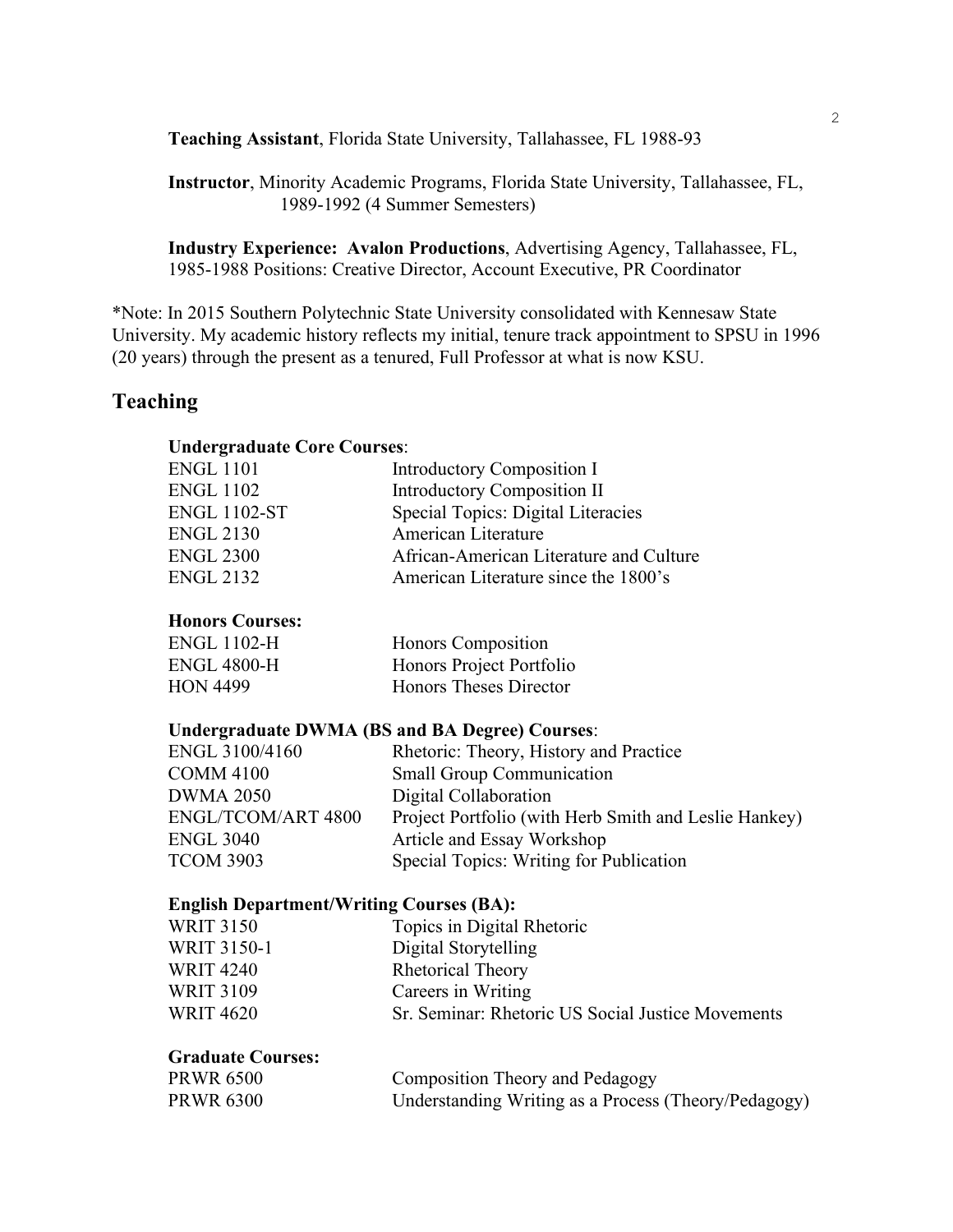| IDC $6160$       | Rhetoric Theory, History and Practice             |
|------------------|---------------------------------------------------|
| <b>TCOM 6100</b> | <b>Small Group Communication</b>                  |
| GPW 635 (1997)   | The Rhetorical Tradition (KSU Visiting Professor) |

#### **Capstone Projects:**

Melinda Grant (with Chris Palmer)- *Inclusivity and Multilingualism* in the FYC Classroom, December 2021

Samantha Weinberg (with Lara Smith-Sitton) - *Writing as a Nonprofit Leadership Tool*, May, 2020

Elizabeth Melendez, Director – *Math as Text: A Rhetorical Perspective* - 2015

## **Service**

#### *Service to the Department*

Writing Studies Committee, Kennesaw English Department, 2016- Present

Writing Studies Task Force: Degree and Course Proposal, 2019- Present

Revising the Major Task Force – English Department – 2019-Present

English Department Advisory Council, At Large Member – 2017 - Present

Member, MAPW – Graduate Programs Committee –2017- Present

MAPW Rhetoric and Composition subcommittee – 2017 – Present

Member, Gen Ed Lit Committee (Subcommittee Course Development) 2019 - Present

English Honors Department Member, 2017 - Present

Search Committee Member – Professional and Applied Writing Position – 2017- 18

Chair, Curriculum Development and Proposals (WRIT 3150) Sub-committee, 2017- Present

Writing Studies Retreat – Planning and Section Leader, 2018, 2019

Member, Digital Studies Subcommittee, 2017-Present

Composition Committee, Kennesaw English Department, 2016 -Present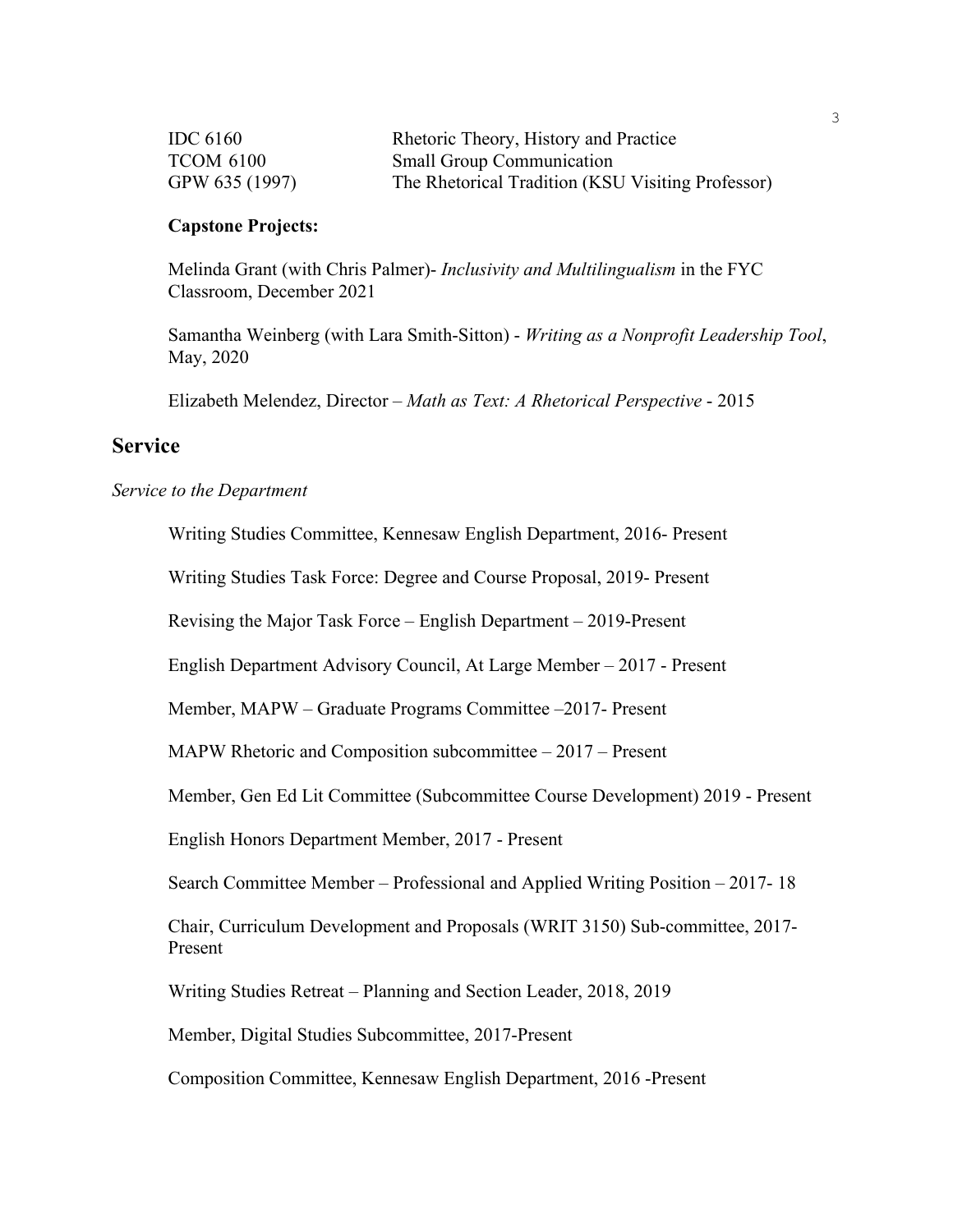Mission statement subcommittee for FYC Program, 2016 -17

Composition textbook selection Committee, 2017 - 2019

English Department Curriculum Revision Proposal Co-Author – BS in Writing, New Media Writing Concentration, Writing and Social Justice

**Writing Program Director***, (WPA)*, Composition Program - 1997 – 2015

Responsible for all administrative duties associated with the Composition Program such as: curriculum development, daily maintenance and meetings, faculty development workshops, web development and maintenance, Professional Development, adjunct orientation, training and supervision, textbooks, assessment and research, grants and proposals.

**Note**: Additional *WPA service (2013-16) to facilitate consolidation of Composition program including program proposals, new U curriculum design and outcomes and assessment plan*

**Note**: *Comprehensive Review of the Composition Program*, 2011-2012, Conducted 3 year data collection and review (as part of SACS assessment) of the composition program including report of findings and recommendations for improvement.

Coordinator, Portfolio Open House – 2002 – 2017 (every Fall and Spring Semester).

A public showcase exhibition for graduating seniors to display their electronic and paper portfolios. Attendees include faculty, administrators, industry representatives, current students, alumni, and families (approximately 200 attendees per semester). Responsible for oversight of all event details including publicity, IT, operations, and catering,

Chair, DWMA Department Curriculum Committee, 2014-16

Chair, DWMA Department Promotion and Tenure Committee (2014 – 16)

Honors Thesis Director, Elizabeth Melendez, 2016 (Won Oustanding Honors' Thesis)

Member, DWMA Promotion and Tenure Department Policy Committee, 2015

English, Professional Communication (EPC) Curriculum Committee (and subgroup work). 2014

ETCMA Council: Departmental Coordinator's group to facilitate department decisions and action items. 2014-2015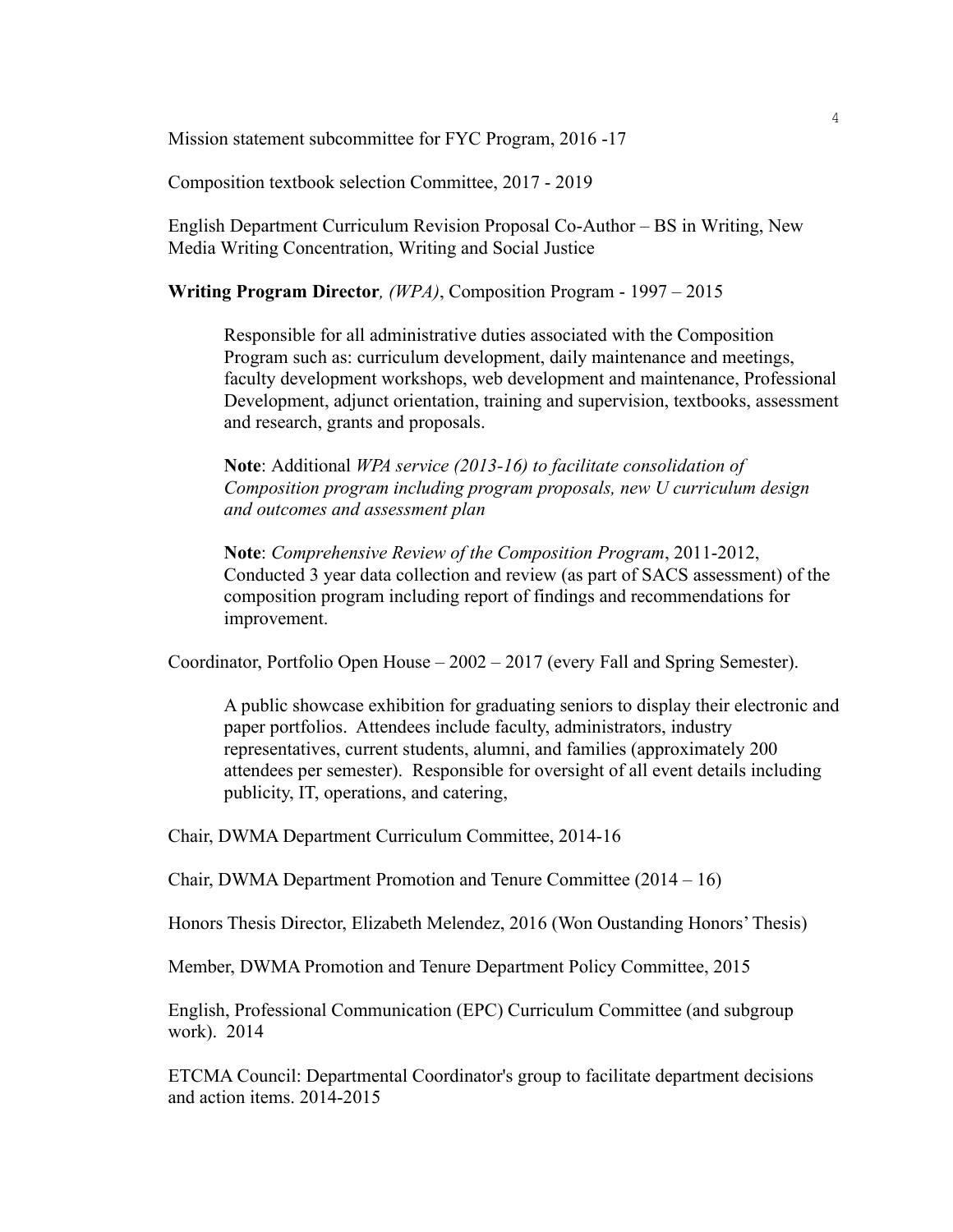Search Committee Member for English Lecturers for 9 positions – 27 candidate interviews. Fall 2014

Search Committee Member for the English/Professional Writing and Professional Writing Lecturer Position, 2014 (3).

Presentations to Graphics classes – Developing ETCMA Portfolios for Degree Students (2013, 2014)

ETCMA/DWMA Undergraduate Academic Advisor, 2000- 15

Member, ETCMA/DWMA Undergraduate Programs Committee, 2003-15

Search Committee Member for the English/Professional Writing and Professional Writing Lecturer Position, 2012-13

Member, TCOM Undergraduate Programs Committee, 2003-2015

Honors Thesis Director, Spring 2012-13 (co-director Herb Smith – *Total - 15 Theses*)

ETCMA Department Promotion and Tenure Committee (Chair), 2011 – 12 Search Committee Member for the English/Professional Writing and Professional Writing Lecturer Position, 2011-12

ETCMA Department Promotion and Tenure Committee (Chair), Fall 2011

ETCMA Department Promotion and Tenure Committee (Chair), 2010 - 11

Search Committee Member for the English/Professional Writing and English Lecturer Position, 2009-10.

Outcomes Assessment Committees: Comprehensive Review – Professional Writing and Foundations subcommittees, Fall 2010 and Spring 2011

Chair, Composition Program Assessment Committee, Fall 2010 and Spring 2011

Chair, Search Committees for English/Professional Writing *and* English Lecturer positions, 2007-2008

SACS Assessment Committees: ENGL 1101/1102 (Chair), 4100, 4160, 4100

ETCMA Department Promotion and Tenure Committee (Chair), 2007-2008

Chair, Search Committee for Composition Lecturer Position, 2005-2006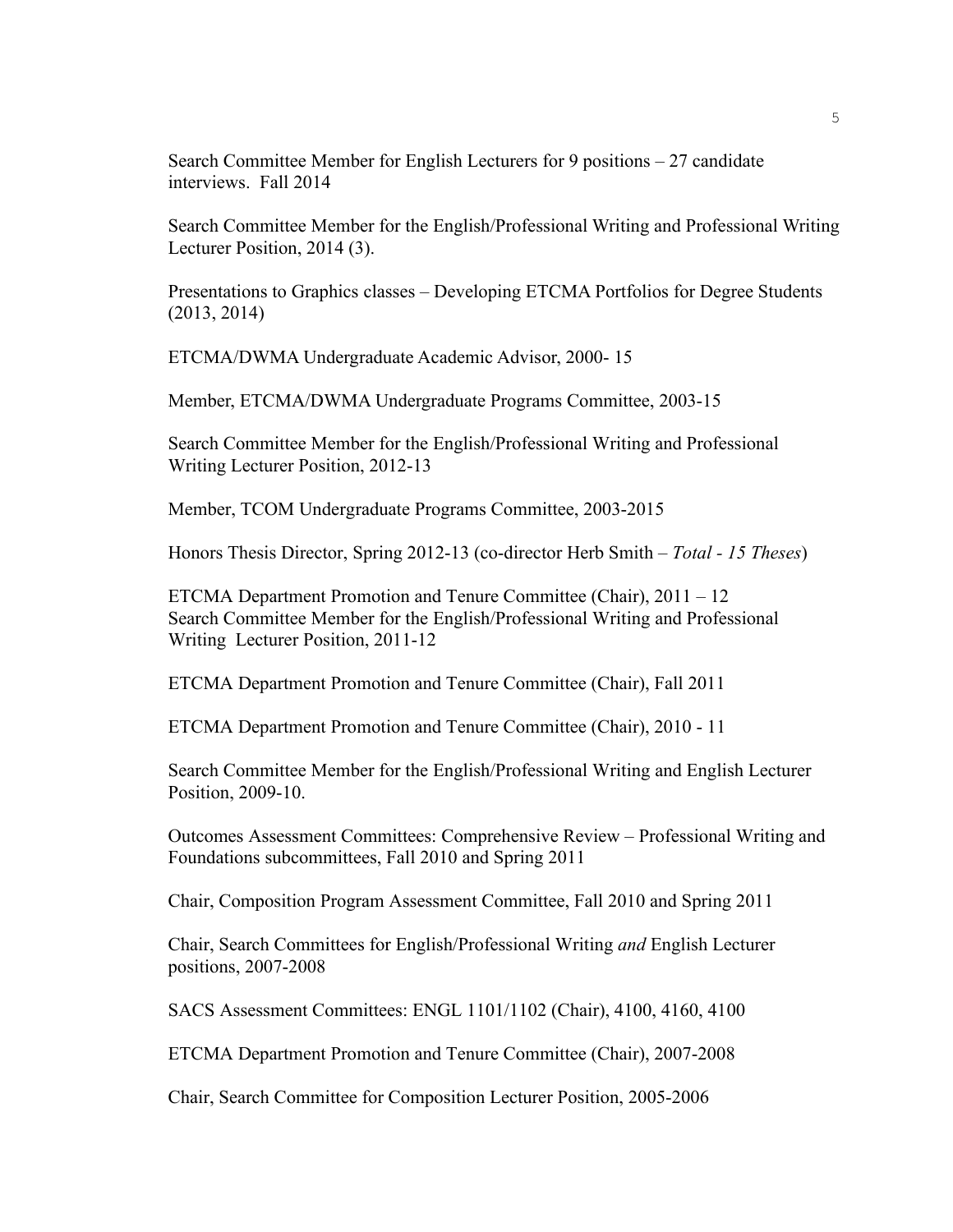ETCMA Undergraduate Academic Advisor, 2000- Present

Member, TCOM Undergraduate Committee, 2003-Present

Member, Search Committee for HTC Department Chair, 2005-2006

Member, Search Committee for Composition Faculty Member, 2005

Member, Search Committee for Composition Faculty Member, 2002

Member, Faculty Search Committee, Fall 2001 – Spring 2002

Member, Search Committee for Composition Faculty Member, 1999-2000

Chair, Search Committee for Composition Faculty Member, 1998-1999

Chair, Member, Composition Committee, 1996-Present *Grants and Proposals*

Co-Author - Technology Fee Proposal, 2012, Upgrade of Composition Writing Classroom

Technology Fee Proposal, 2012, Upgrade of Composition Writing Classroom

Technology Fee Proposal: Funded for \$37,000 renovation of J-203 (Composition Writing Classroom), 2008

Technology Fee Proposal: Funded for \$20,000 for new hardware and software for Computer Writing Classrooms, 2004.

Proposal to cross list African-American Literature as an Ethnic Studies offering that is required in the core curriculum (accepted).

Proposal for English as a Second Language Composition Classes (with Jeff Orr), 2000.

Proposal to reconsider the HTC department productivity factor and course load, 1999

Proposal for Department Professional Development Conference - 1999 Professional Development Grant: Workshop for Daedalus Training/Consultant - 1997

Writing Across the Curriculum Grant – Distinguished Professor Program - 1998

*Service to Southern Polytechnic State and Kennesaw State Universities*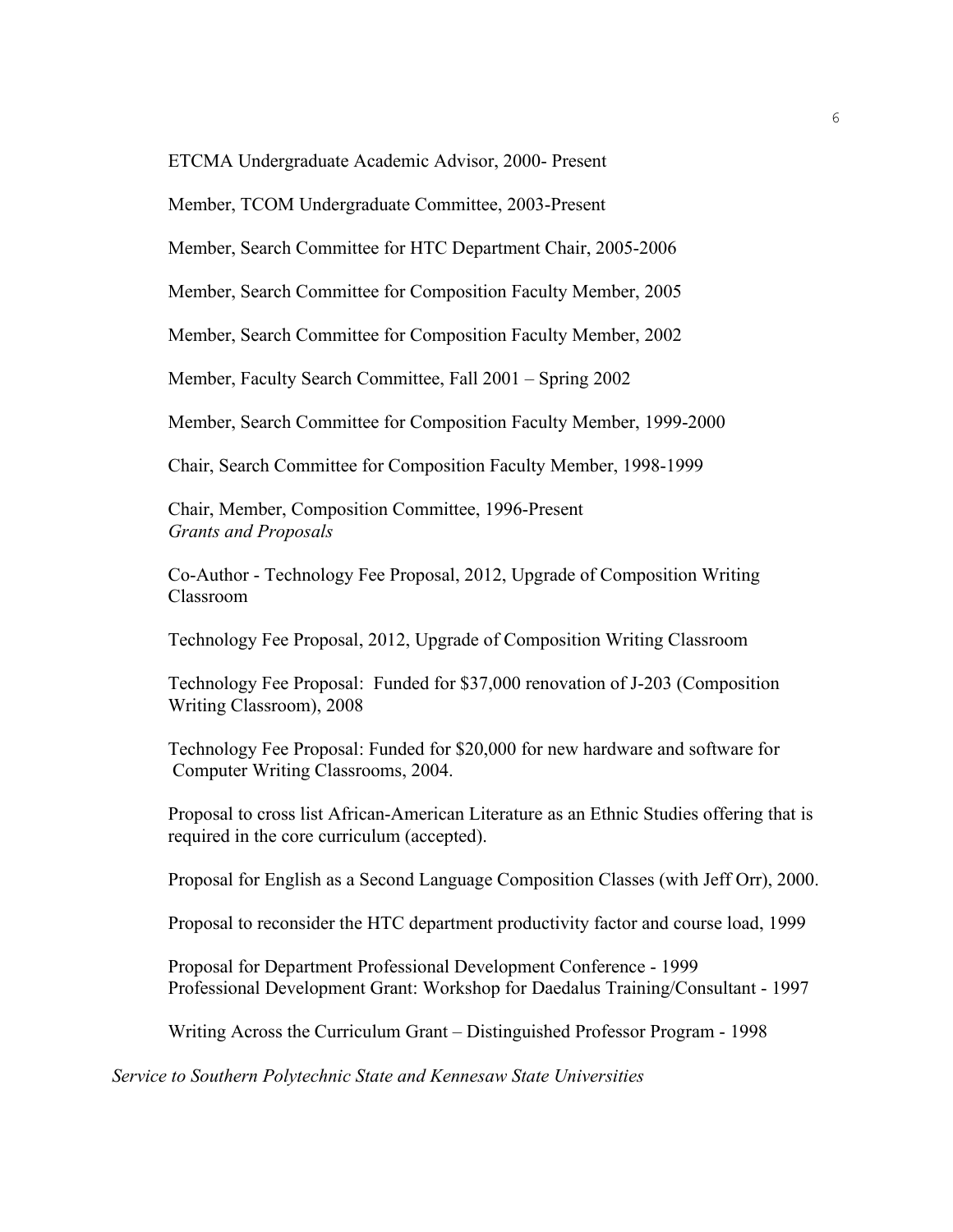KSU College of Humanities and Social Sciences Curriculum Committee, 2014 -16

General Educational and Core Curriculum Operational Working Group (OWG) – KSU/SPSU consolidation committee. 2014 - 2015

Humanities and Social Science Operational Working Group (OWG) – KSU/SPSU consolidation committee. 2014

Member, Honors Committee, SPSU Honors Program, 2012-15

Honors Thesis Director/Advisor, 2000 – 2016

Community Service – University Partnership: Advisor to *Girl Talk* – Peer-to-Peer Mentoring Program for Leadership Development. Founding Chapter Advisor and Leader Mentor 2014-2017

Writing Center Committee – Includes start-up and ongoing advisory roles - 2011-15

ACM School Promotion and Tenure Committee, Fall 2012 and Spring 2013

ACM School Promotion and Tenure Committee, Fall 2011 and Spring 2012

University Honors Committee, 2005 – 2011 Chair, Ad Hoc Committee on Regent's Exemption, 2010

Student Life Committee, Member and Officer (Secretary), 2009-10

Arts and Sciences Promotion and Tenure Committee, 2009-10

Member, Advising Task Force, SPSU, 2006 - 2007

Member, CTE (Center for Teaching Excellence) Advisory Board, 2004- 2012

Member, Ad Hoc Committee on Teaching Assessment, 2002.

Chair, University Honors Committee, 2002- 04

Member, University Outstanding Faculty Awards Committee, 2004

SPSU Representative, Regents' Academic Advisory Committee on English – 2001-10

FYC Writing Program Director – August 2001 – 2016

Member, DWMA Undergraduate Curriculum Committee, 1999 - 2016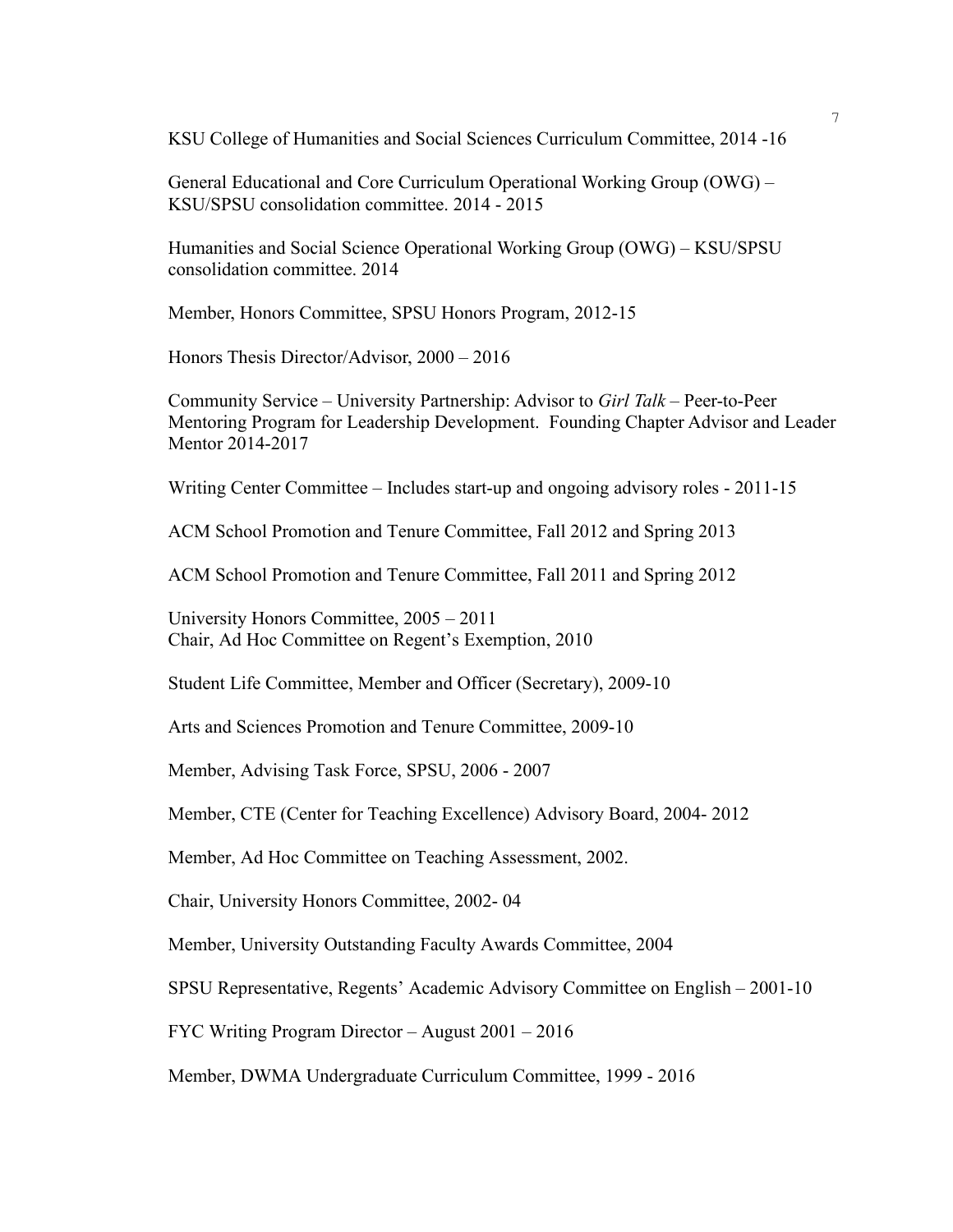Member, Committee on Teaching and Learning, 1998 - 2000 Member, Awards Committee for Distinguished Professor Faculty Grants, 1998

Member, Department Head Search Committee, 1997-1998

Member, General Education Outcome Committee, 1996 - 2016

Member, Subcommittee on Library Assessment, 1997- 1999

Grader for the USG Regents' Exam – December 1998, 1999, 2000

*Service to the Profession*

*Professional Memberships*

Coalition of Community Writing – 2019 - Present National Council of Teachers of English – 1988 - Present Conference on College Communication and Composition – 1988 - Present Writing Program Administrators – 1998 - Present

#### *Duties at Professional Meetings*

- Chair, Panel *-* Consolidation as Exploration: An Opportunity for Redefining Boundaries for Digital Writers, Computers & Writing Conference, Rochester, NY, May 2016.
- Chair, Re-Visualizing Composition through New Media and Participatory Learning, Student Success in Writing Conference, Savannah, GA, February 2012.
- Chair, Solitary and Representative Selves: Imploding/Questioning/Challenging the Self/Community Binary in and through Networked Chats, Writing Assignments, and Workshops.
- Chair, Imagining Magic: When Students and Teachers Learn from What Can't be Explained, Panel at the Conference for College Composition and Communication, April 2000.

Chair, Creative Writing Panel, Modern Language Association Conference (1994)

CCCC Regional Site Review Team (1993)

## **Scholarship**

#### *Publications*

Cultivating a Grassroots Approach to Digital Literacies Via Domain of One's Own.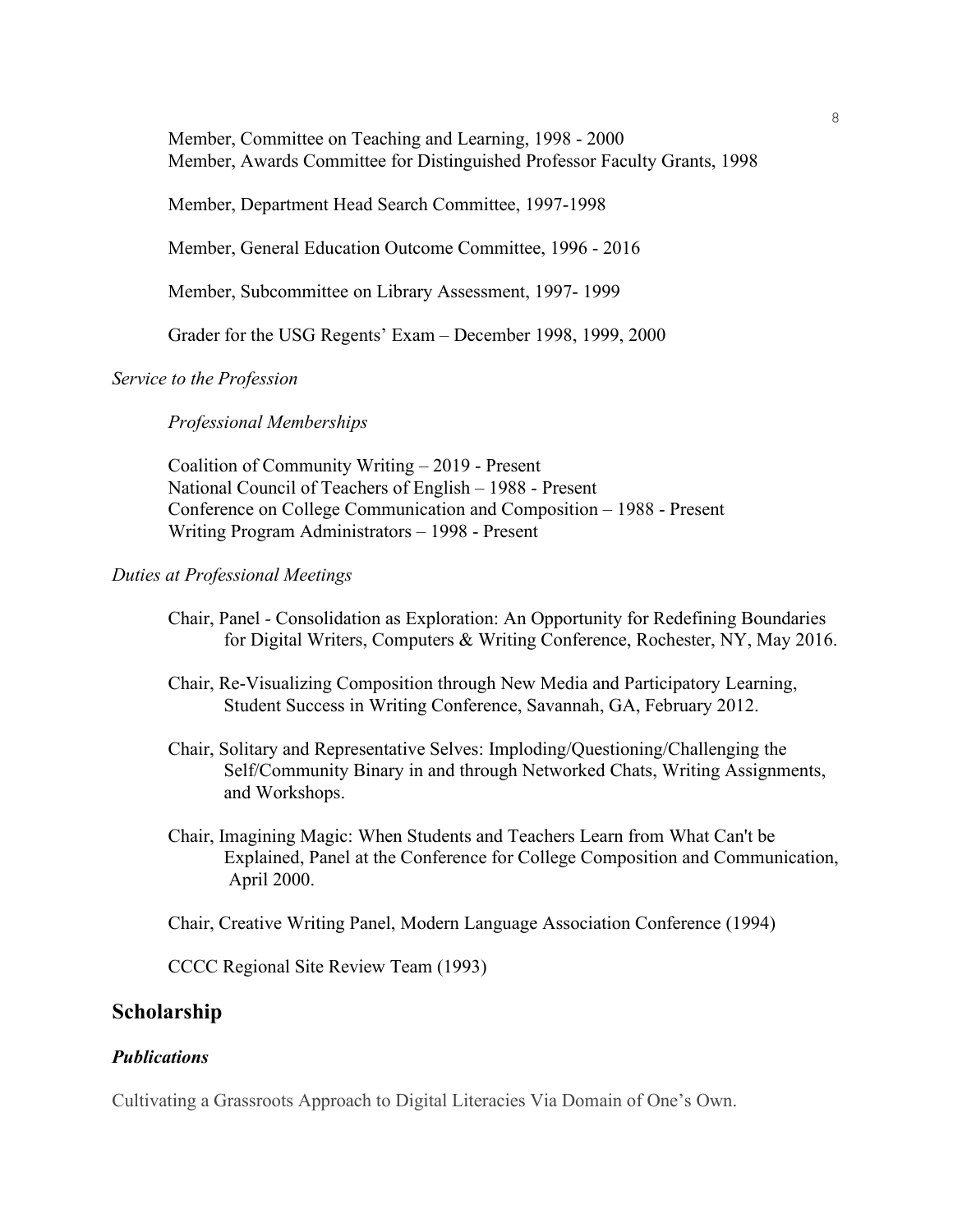*Professionalizing Multimodal Composition: Faculty and Institutional Initiatives*, Eds.,Shyam B. Pandey, Purdue University, Santosh Khadka, California State University Northridge, Routledge, November 2021.

The Stories We Could Tell: Digital and Visual Storytelling in the Composition Classroom and Beyond*, Beyond the Frontier: Innovations in First Year Composition, Volume 3,* Cambridge Scholars Publishers, February 2021.

Teaching With the Lunsford Handbooks, 3rd Edition. Included 5 of my *Multimodal Monday Posts* as cross references in the instructors' guide, 2019: <https://community.macmillan.com/docs/DOC-9251-teaching-with-lunsford-handbooks-3e>

- Trailblazing in the Frontier Zone: Advice for Multimodal Pioneers Article, Edited Collection *Beyond the Frontier: Innovations in First-Year Composition*, Cambridge, October, 2018.
- *Introduction*, Edited Collection *Beyond the Frontier: Innovations in First-Year Composition*, Cambridge, October, 2018.
- Transforming Curriculum: Re-seeing Rhetoric through a Multimodal Lens*,* Edited Collection, *Designing and Implementing Multimodal Curricula and Programs*, Routledge, 2018.

*Multimodal Mondays*\*: A series [\(https://actsofcomposition.org/multimodal-mondays/\)](https://actsofcomposition.org/multimodal-mondays/) of teaching articles/posts as a guest blogger on nationally recognized rhetorician, Andrea Lunsford's teaching blog. The ongoing series offers ideas for introducing low-stakes multimodal assignments to the composition classroom:

December 2021 - [Analyzing Protest Music as Literature](https://community.macmillanlearning.com/t5/bits-blog/multimodal-mondays-analyzing-protest-music-as-literature/ba-p/16059)

November 2021 - [Observations and Inferences](https://community.macmillanlearning.com/t5/bits-blog/multimodal-mondays-observations-and-inferences/ba-p/15925)

October 2021 - [What Do You Stand For?](https://community.macmillanlearning.com/t5/bits-blog/multimodal-mondays-what-do-you-stand-for/ba-p/15704)

April 2021 – Micro Content and Low Stakes Writing [Assignments](https://community.macmillanlearning.com/t5/bits-blog/multimodal-mondays-micro-content-and-low-stakes-writing/ba-p/14412)

March 2021 – Major Maps and [Academic](https://community.macmillanlearning.com/t5/bits-blog/multimodal-mondays-major-maps-and-academic-journeys/ba-p/14281) Journeys

February 2021 – [Stepping](https://community.macmillanlearning.com/t5/bits-blog/multimodal-mondays-stepping-out-with-virtual-reviews/ba-p/13924) Out With Virtual Reviews

December 2020- Micro to Macro Engaging the [Transparent](https://community.macmillanlearning.com/t5/bits-blog/multimodal-mondays-micro-to-macro-engaging-the-transparent/ba-p/13426) Eyeball

November 2020 – [Foundations:](https://community.macmillanlearning.com/t5/bits-blog/multimodal-mondays-foundations-of-non-linear-writing/ba-p/13164) of Non-Linear Writing

October 2020 – Meme Themes: [Extending](https://community.macmillanlearning.com/t5/bits-blog/multimodal-mondays-meme-themes-extending-critical-reading-with/ba-p/12978) Critical Reading with Visual

[Representation](https://community.macmillanlearning.com/t5/bits-blog/multimodal-mondays-meme-themes-extending-critical-reading-with/ba-p/12978)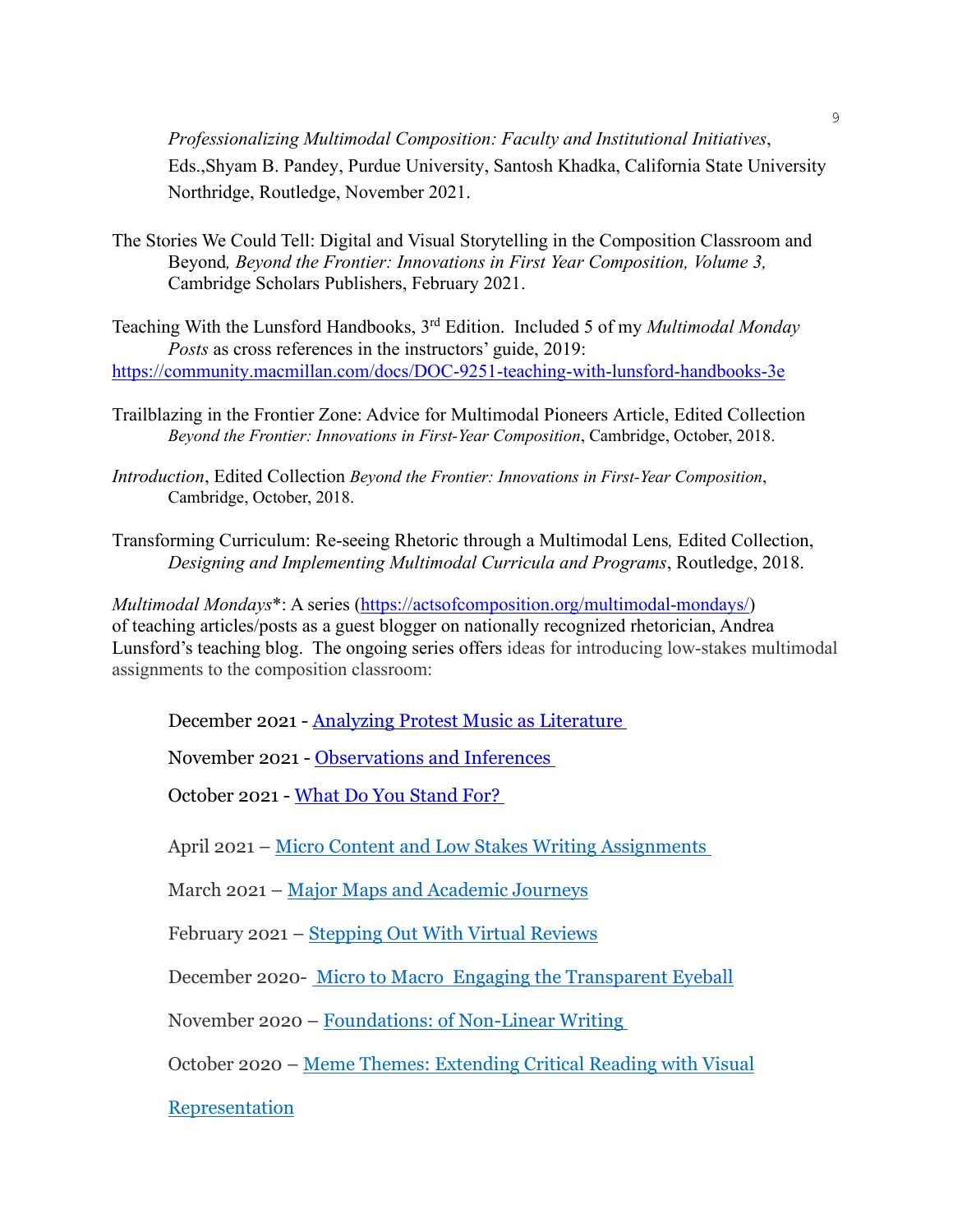December 2020- Micro to Macro Engaging the [Transparent](https://community.macmillanlearning.com/t5/bits-blog/multimodal-mondays-micro-to-macro-engaging-the-transparent/ba-p/13426) Eyeball

November 2020 – [Foundations:](https://community.macmillanlearning.com/t5/bits-blog/multimodal-mondays-foundations-of-non-linear-writing/ba-p/13164) of Non-Linear Writing

October 2020 – Meme Themes: [Extending](https://community.macmillanlearning.com/t5/bits-blog/multimodal-mondays-meme-themes-extending-critical-reading-with/ba-p/12978) Critical Reading with Visual

[Representation](https://community.macmillanlearning.com/t5/bits-blog/multimodal-mondays-meme-themes-extending-critical-reading-with/ba-p/12978)

April 2020: [Multimodality](https://community.macmillan.com/community/the-english-community/bedford-bits/blog/2020/04/13/multimodal-mondays-multimodality-in-the-time-of-corona) in the Time of Corona

March 2020: Bringing Stories to Life through Digital and Visual [Immersion](https://community.macmillan.com/community/the-english-community/bedford-bits/blog/2020/03/16/multimodal-mondays-bringing-stories-to-life-through-digital-and-visual-immersion)

February 2020: [Looking](https://community.macmillan.com/community/the-english-community/bedford-bits/blog/2020/02/11/multimodal-mondays-looking-for-signs-a-digital-visual-series) for Signs: A Digital Visual Series

December 2019: [Community Writing and Community Engaged Projects](https://community.macmillan.com/community/the-english-community/bedford-bits/blog/2019/12/16/multimodal-mondays-community-writing-and-community-engaged-projects)

November 2019 – [Image-A-Day](https://community.macmillan.com/community/the-english-community/bedford-bits/blog/2019/11/18/multimodal-mondays-image-a-day-challenge?et=watches.email.blog) Challenge

October 2019 – Music and Class [Playlists](https://community.macmillan.com/community/the-english-community/bedford-bits/blog/2019/10/21/multimodal-mondays-music-and-class-playlists?et=watches.email.blog)

April 2019 – [Exploratory](https://community.macmillan.com/community/the-english-community/bedford-bits/blog/2019/04/29/multimodal-mondays-exploratory-podcast-reviews) Podcast Reviews

March 2019 – [Experiential](https://community.macmillan.com/community/the-english-community/bedford-bits/blog/2019/03/18/multimodal-mondays-experiential-reviews-and-immersive-experiences?et=watches.email.blog) Reviews and Immersive Experiences

January 2019 – Visual [Narratives](https://community.macmillan.com/community/the-english-community/bedford-bits/blog/2019/02/04/multimodal-mondays-visual-narratives-and-the-five-image-story?et=watches.email.blog) and the Five Image Story

December 2018 – [Crosslinked Reflections for Multimodal Composition](https://community.macmillan.com/community/the-english-community/bedford-bits/blog/2018/12/17/multimodal-mondays-crosslinked-reflections-for-multimodal-composition)

November 2018 – [Using Infographics to Enhance Research Practices](https://community.macmillan.com/community/the-english-community/bedford-bits/blog/2018/11/19/multimodal-mondays-using-infographics-to-enhance-research-practices?et=watches.email.blog)

October 2018 – [Content Design Teams for Digital Collaboration](https://community.macmillan.com/community/the-english-community/bedford-bits/blog/2018/10/15/multimodal-mondays-content-design-teams-for-digital-collaboration?et=watches.email.blog)

June 2018 – [Summertime: Filling the Well](https://community.macmillan.com/community/the-english-community/bedford-bits/blog/2018/06/18/summertime-filling-the-well?et=watches.email.blog)

April 2018 – [Digital Tools for Critical Reading](https://community.macmillan.com/community/the-english-community/bedford-bits/blog/2018/04/30/multimodal-mondays-digital-tools-for-critical-reading?et=watches.email.blog)

March 2018 – What You See is What You Get: Understanding Visual and Image [Rhetorics.](https://community.macmillan.com/community/the-english-community/bedford-bits/blog/2018/03/26/multimodal-mondays-what-you-see-is-what-you-get-understanding-visual-and-image-rhetorics)

November 2017 – Five for the Drive: [Engaging](https://community.macmillan.com/community/the-english-community/bedford-bits/blog/2017/11/27/multimodal-mondays-five-for-the-drive-engaging-students-through-google?et=notification.mention) Students through Google

February 2018 – What the Meme?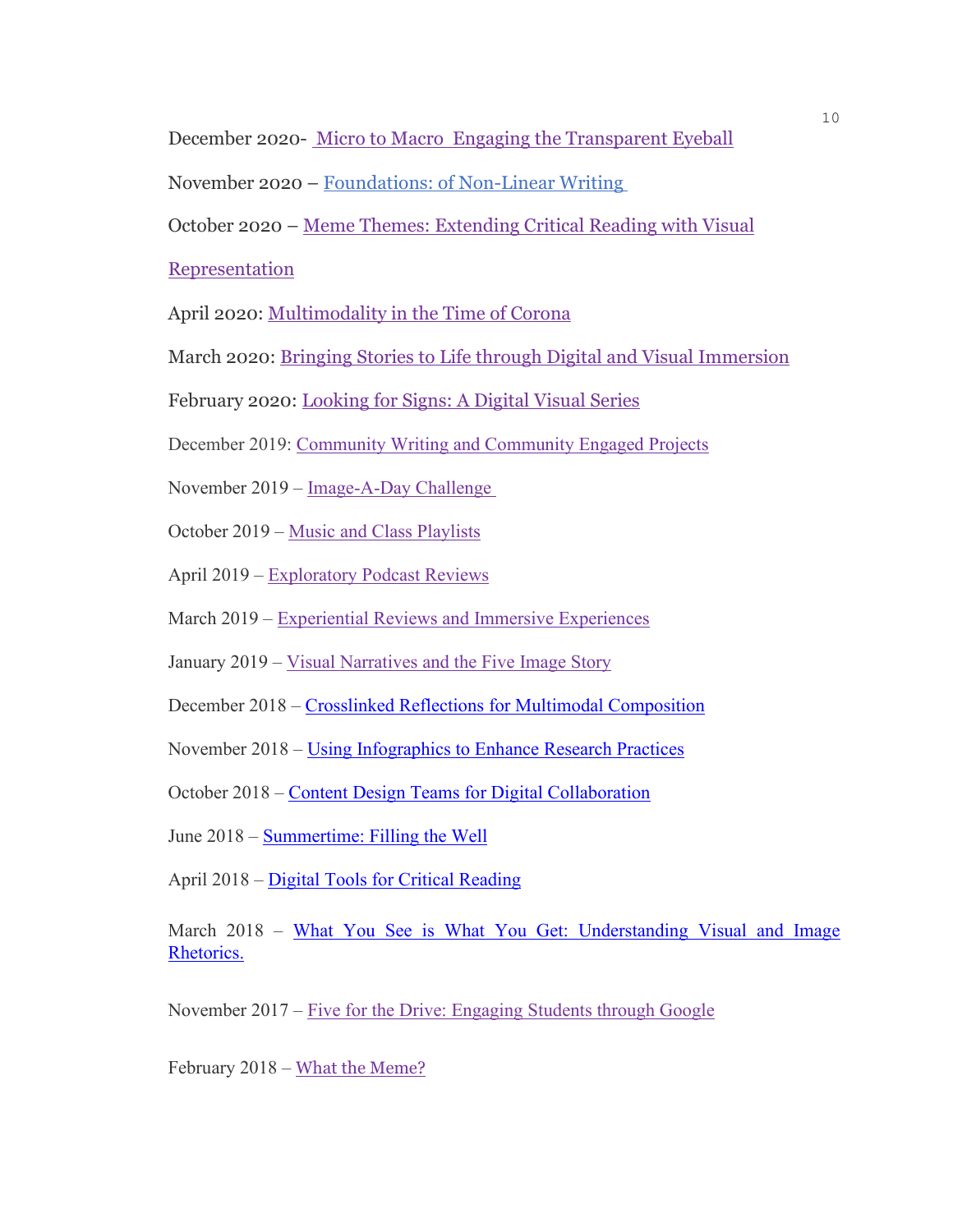October 2017 – Grab and Go Galleries: Curate, Compose, [Collaborate](https://community.macmillan.com/community/the-english-community/bedford-bits/blog/2017/10/16/multimodal-mondays-grab-and-go-galleries-curate-compose-collaborate)

May 2017 – The Motherlode of [Multimodal](https://community.macmillan.com/community/the-english-community/bedford-bits/blog/2017/05/08/multimodal-mondays-the-motherlode-of-multimodal-projects-interat) Projects: Interactive Feature Articles and the Subject of [Experience](https://community.macmillan.com/community/the-english-community/bedford-bits/blog/2017/05/08/multimodal-mondays-the-motherlode-of-multimodal-projects-interat)

April 2017 – [Eye on the Horizon or Revisiting Past Assignments](https://community.macmillan.com/community/the-english-community/bedford-bits/blog/2017/02/13/multimodal-mondays-eye-on-the-horizon-or-revisiting-past-assignments) 

March 2017 - [Collaborative Style Guides for Ethical Citation and Usage Practices](https://community.macmillan.com/community/the-english-community/bedford-bits/blog/2017/03/27/multimodal-mondays-collaborative-style-guides-for-ethical-citation-and-usage-practices) 

November 2016 – [Multimodal Reflections: Digital Identity and Culture](https://community.macmillan.com/community/the-english-community/bedford-bits/blog/2016/11/14/multimodal-mondays-multimodal-reflections-on-digital-identity-and-culture)

October 2106 – [Multimodal Invention: Embracing Process](https://community.macmillan.com/community/the-english-community/bedford-bits/blog/2016/10/10/multimodal-mondays-invention-and-embracing-process-and-product) and Product

May 2016 - [This is Not a Pipe \(cleaner\): Redefining Creativity for Multimodal Classes](https://community.macmillan.com/community/the-english-community/bedford-bits/blog/2016/05/30/this-is-not-a-pipe-re-defining-creativity-for-multimodal-classes)

April 2016 - [Digital Storytelling](https://community.macmillan.com/community/the-english-community/bedford-bits/blog/2016/04/18/multimodal-mondays-digital-storytelling)

March 2016 - [Kairotic Moments and Historical Perspectives](https://community.macmillan.com/community/the-english-community/bedford-bits/blog/2016/03/14/multimodal-mondays-kairotic-moments-and-historical-perspectives)

January 2016 - [Remixing Rhetoric Through Visual](https://community.macmillan.com/community/the-english-community/bedford-bits/blog/2016/02/01/multimodal-mondays-remixing-rhetoric-through-visual-analysis) Analysis

December 2015 - At the End of the Day - [Evaluating Multimodal Writing](https://community.macmillan.com/community/the-english-community/bedford-bits/blog/2015/12/07/multimodal-mondays-at-the-end-of-the-day-evaluating-multimodal-writing)

November 2015 - [Cultural Ideologies and Visual Rhetoric](https://community.macmillan.com/community/the-english-community/bedford-bits/blog/2015/11/09/multimodal-mondays-cultural-ideologies-and-visual-rhetoric)

October 2015 - [Exploring Everyday Rhetoric Through Found Image Slide Shows](https://community.macmillan.com/community/the-english-community/bedford-bits/blog/2015/10/13/multimodal-tuesday-exploring-everyday-rhetoric-through-found-image-slideshows)

September 2015 - [Community-based Projects and Interactive Work Teams](https://community.macmillan.com/community/the-english-community/bedford-bits/blog/2015/09/14/multimodal-mondays-community-based-projects-and-interactive-work-teams)

August 2015 - [Academic Blogs for Multimodal Composition](https://community.macmillan.com/community/the-english-community/bedford-bits/blog/2015/08/03/multimodal-mondays-academic-blogs-for-multimodal-composition)

June 2015 - [Digital Collaboration: Infographics as Process Reflections](https://community.macmillan.com/community/the-english-community/bedford-bits/blog/2015/06/22/multimodal-mondays-digital-collaboration-infographics-as-process-reflections)

July 2015 - [Teaching Hacks for Multimodal Composition](https://community.macmillan.com/community/the-english-community/bedford-bits/blog/2015/07/13/multimodal-mondays-teaching-hacks-for-multimodal-composition)

April 2015 - [Radically Revising the Composition Classroom](https://community.macmillan.com/community/the-english-community/bedford-bits/blog/2015/04/08/multimodal-mondays-radically-revising-the-composition-classroom)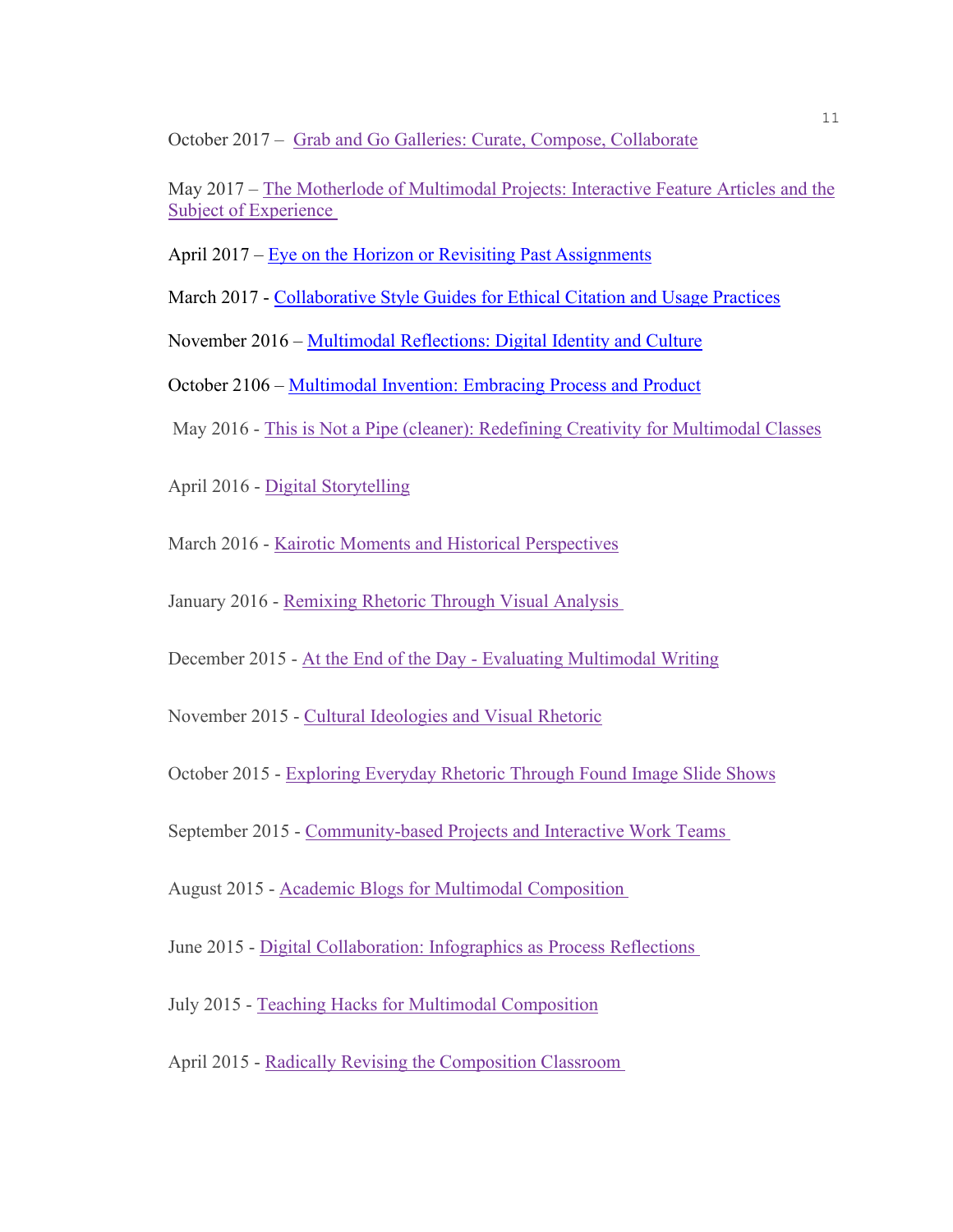March 2015 - [Makin' it Funky at the 4C's](https://community.macmillan.com/community/the-english-community/bedford-bits/blog/2015/04/17/multimodal-mondays-makin-it-funky-at-the-4cs)

April 2015 - Radical Revision - The Sequel - [Student Multimodal Hacks](https://community.macmillan.com/community/the-english-community/bedford-bits/blog/2015/04/28/multimodal-mondays-radical-revision-the-sequel-student-multimodal-hacks)

January 2015 - [Composing Within the Blogosphere](https://community.macmillan.com/community/the-english-community/bedford-bits/blog/2015/04/07/multimodal-mondays-composing-within-the-blogosphere)

December 2014 - Composing Visually: Making Meaning with Text and Image

November 2014 - The Mapping Instinct: Orientation and Exploration through Maps of the Imagination

October 2014 - [Lifehacking: Trying on New Strategies in Student Blogs](https://community.macmillan.com/community/the-english-community/bedford-bits/blog/2015/04/08/multimodal-mondays-lifehacking-trying-on-new-rhetorical-strategies-in-student-blogs)

September 2014 - [Composing Identities with Literacy](https://community.macmillan.com/community/the-english-community/bedford-bits/blog/2015/04/08/multimodal-mondays-composing-identities-with-literacies-experience-timelines) Experience Timelines

September 2014 - Newbs Are Us: A New Year and New Multimodal opportunities (with Jeanne Bohannon)

*Teaching Seeing and Writing 4,* Author, Editor*.* Bedford-St. Martins, May 2010.

- *Portfolios for Technical and Professional Communicators*, Co-Author with Herb Smith, Prentice Hall, 2007.
- *Teaching with Portfolios for Technical and Professional Communicators* (Instructor's Guide), with Herb Smith, Prentice Hall, 2007).
- *Composition @ SPSU, Author/Editor,* Composition Program Website (Including Instructor Resources), 2006, 2009 (revised) (http://www.spsu.edu/htc/home/Composition/index.htm)
- "Surefire Assignment: Radical Revision" *Seeing and Writing 3: Instructor Resources*, Bedford/St. Martin, 2006.
- "Surefire Portfolios: Visualizing Through Web Portfolios." *Seeing and Writing 3: Instructor Resources*, Bedford/St. Martin, 2006.

"Surefire Class: Deep Revision." *Seeing and Writing 3: Instructor Resources*, Bedford/St. Martin, 2006.

"Words to Live By," A Tribute Issue to Wendy Bishop" *Dialogue: A Journal for Writing Specialists* Double Issue, Fall 2006.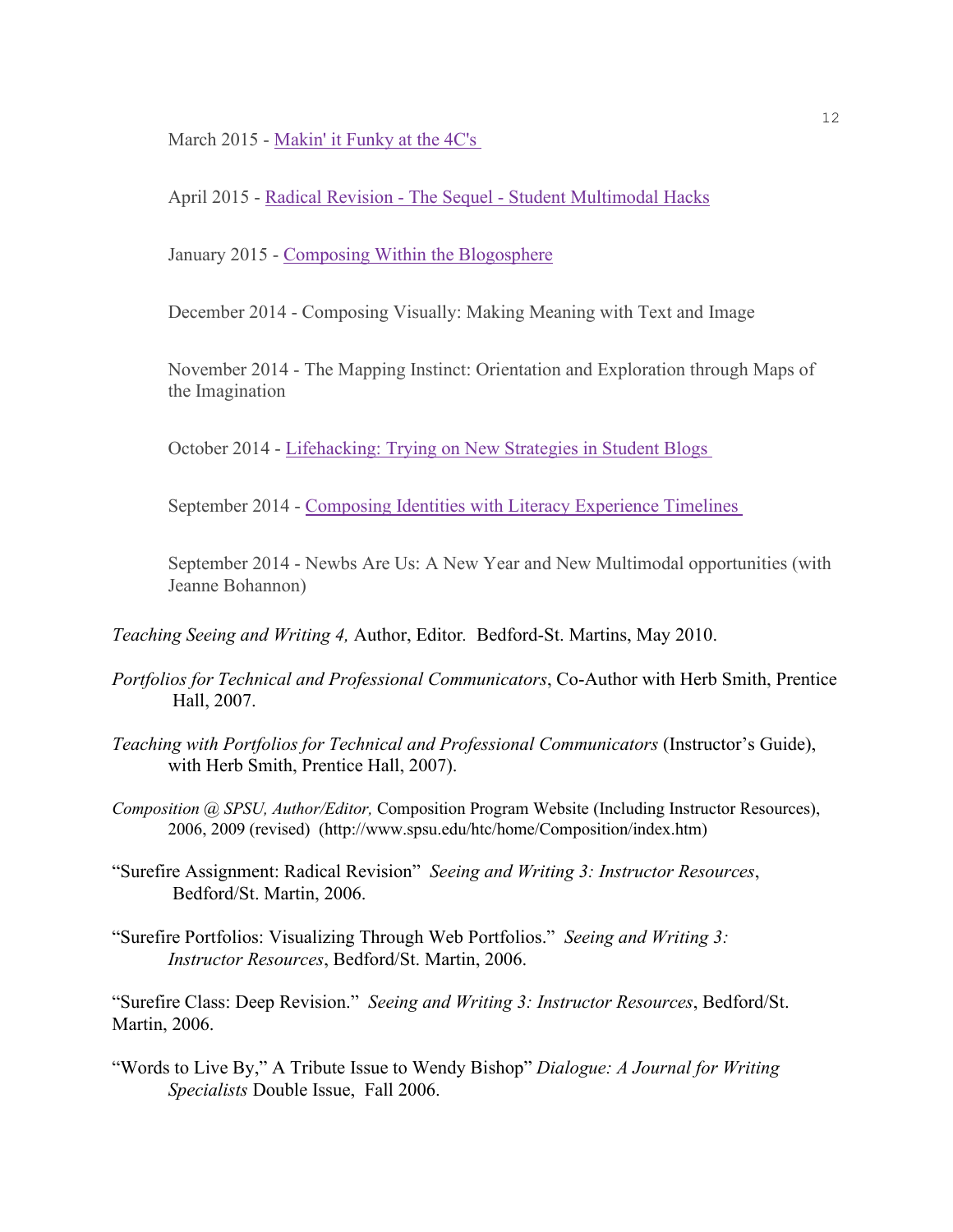- "Writing Through the Kaleidoscope: Making Sense of Experience in the Classroom**"** *Lessons: Stories from the Writing Classroom*. V5. 1, Fall 2004
- "Responding To Student Writing: Comment Analysis for Teachers of Writing" *Lessons: Stories from the Writing Classroom*. V5. 1 , Fall 2004
- *"*But That's Not How It's Done": Negotiating Difference as Junior Faculty*, Feeling Our Way: A Writing Teacher's Sourcebook*, with Gay Lynn Crossley Houghton Mifflin:Spring 2004*.*
- "Extraordinary Readings of Ordinary Lives: Interpreting Personal and Cultural Ideologies" The *Subject is Reading: Essays on Reading in the Composition Classroom*. ed. Wendy Bishop, Boynton Cook/Heinemann, Portsmouth, NH, March 2000.
- "Group Process and Evaluation Assignment" and "Collaborative Project Assignment" Instructors' Guide for the *Subject is Reading*: Essays *on Reading in the Composition Classroom*. ed. Wendy Bishop, Boynton Cook/Heinemann, Portsmouth, NH, March 2000
- *SPSU Writing Corner*. Writing Program Website, General Editor and Sections Author, January, 2000.
- "Rememory in the Writing Classroom: Teaching through Oral Tradition Projects." *Lessons: Stories from the Writing Classroom*. V 3 . 1 , Spring 1999.
- Research excerpts from "The Subject of Experience" (1996) in *Ethnographic Writing Research: Writing It Down, Writing It Up, and Reading It*, ed. Wendy Bishop, Boynton/Cook Heinemann, Portsmouth, NH, 1999.
- "Distorting the Mirror: Alternative Styles and a Writer's Shifting Perspectives," In *Elements of Alternate Style: Essays on Writing and Revision*, ed. Wendy Bishop, Boynton/Cook Heinemann, Portsmouth, NH, March 1997.

#### *Community Engaged Projects and Community Partners*

- *Rescue Dog Games (2018 – Present- ongoing) – 1 partner project per semester).* Students create interactive feature articles and digital stories for client individually (20 individual partners) and in collaborative teams (adoption stories and event stories). <https://rescuedoggames.com/pet-partners-digital-stories/>
- *Green Card Voices Project* (2019) Community partner (with Lara Smith Sitton) that authors and publishes books, online and presentation resources for stories of American Immigrants. Students completed editing, glossary and biography projects for the client. <https://www.greencardvoices.com/>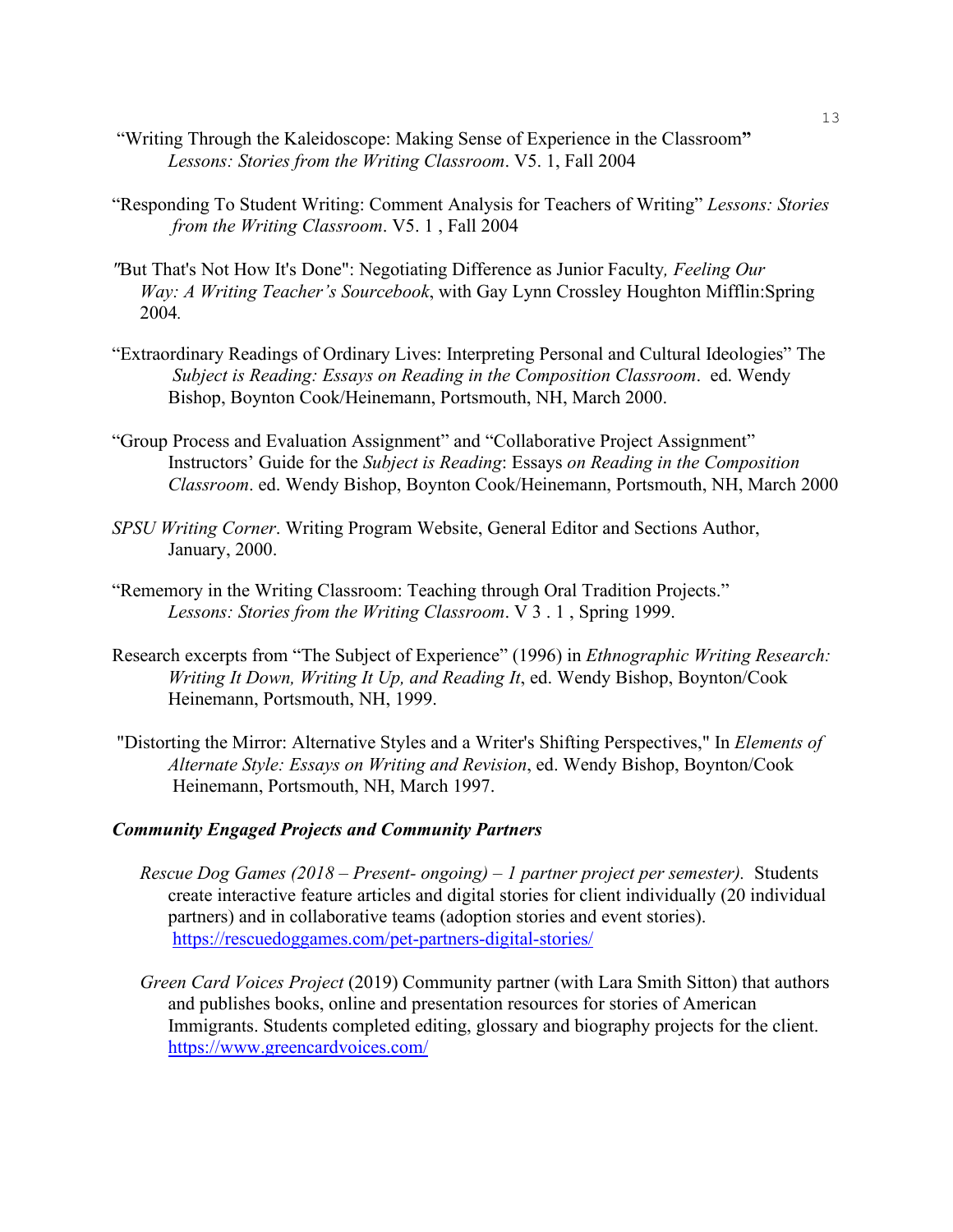## *Instructional Materials*

*Composition @ SPSU* including instructors' resources – Website Revision – 2012-13

- *Honors Guidelines for ETCMA Students and Advisors*, Guidelines including proposal process, format, contents, forms and benchmark schedule, 2011-12
- *Composition @ SPSU.* Composition Program Website (Including Instructor Resources), 2006, 2009 (Revised) - <http://www.spsu.edu/htc/home/Composition/index.htm>
- *Instructors' Guide to First Year Writing* Southern Polytechnic State University Writing Program (1998).
- "*Teacher's Guide to First Year Writing*," Florida State University English Department, (1991- 1995). Author and Co-editor for this in-house publication for the teacher training program. Fully responsible for articles: "Curriculum Design," "Responding to Student Writing," and "Getting Student Feedback."
- "*College Quest Curriculum*," Florida State University, (1994) A curriculum guide designed for inner-city, high school students for a summer writing program. Guide included course implementation, teacher training and assessment materials.

#### *Reviews*

*Review of Revel (online composition support program),* Pearson, 2018

*Review of Becoming Rhetorical,* Jodie Nicotra, Cengage Publishers, 2017.

*Review of MindTap Digital Course: Becoming Rhetorical - Be the Student,* Cengage Publishers, 2017 - 2018

*Review and Pilot of the Digital Writer,* Sean Morey*,* Fountainhead Press*,* 2016

*Review of Critical Reading, Writing Well,* Axelrod, Cooper, Bedford: St. Martins, April 2016

*Review of Real World Reader,* Oxford University Press USA, October 2012, Spring 2013

*Assignment and Rubric Survey project*, Cengage Learning, May 2011.

*Course Management System Review,* Bedford-St-Martin, April 2011

*E-Folios Review and Scholarly Roundtable,* Bedford St-Martin, April 2011

*DK Handbook Review*, Second edition, Pearson Publishers, February 2010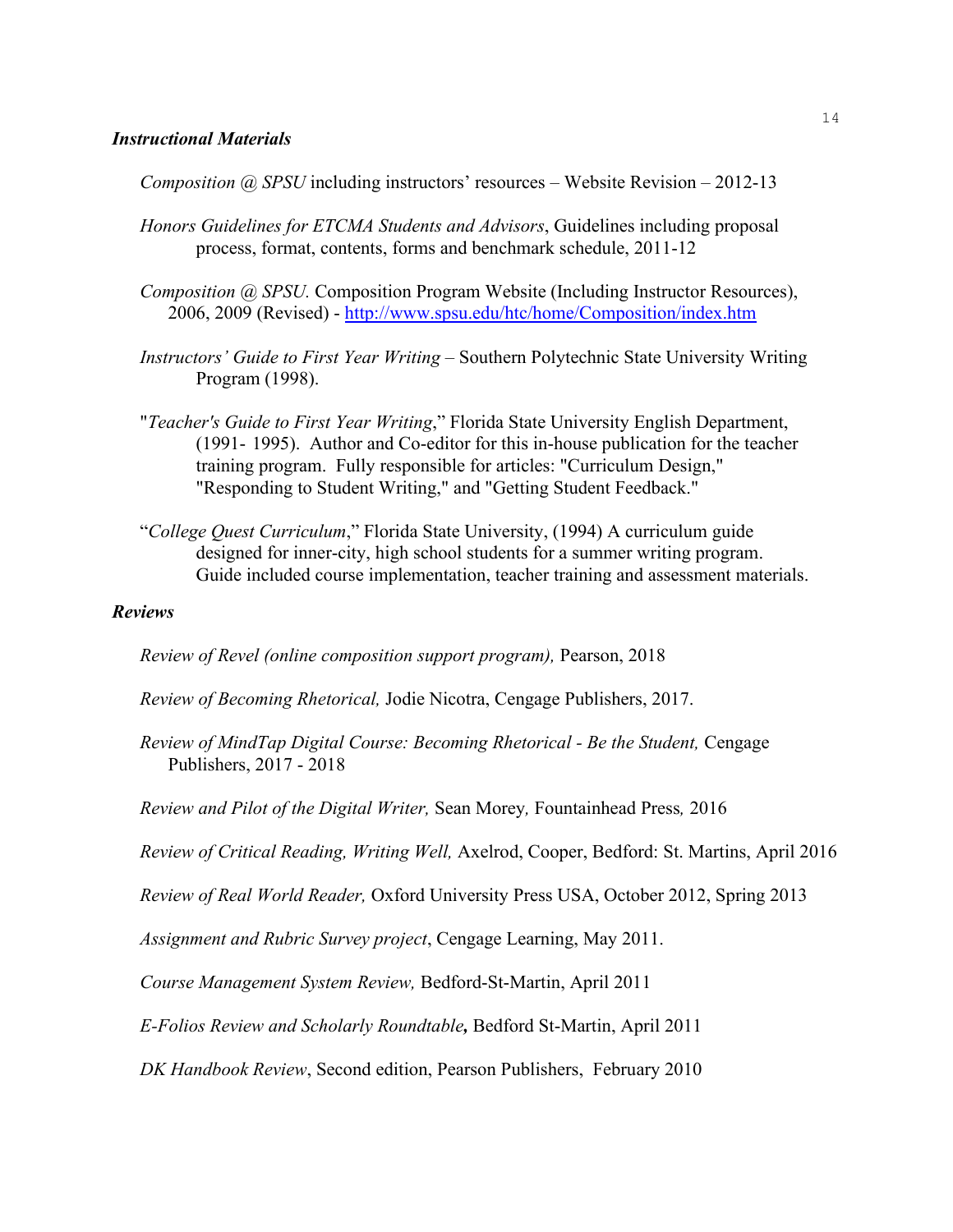*Seeing and Writing 3*, 3rd Edition, Bedford-St.Martin, 2005

*The Subject is Writing, 3rd Edition,* Boynton-Cook, Heinemann*, May 2001*

*Language and Power*, McGraw-Hill, December, 2000

*Harbrace College Handbook*, 13<sup>th</sup> Revised Edition, Harcourt Brace, May, 1999.

## **Conference Presentations/Workshops**

#### *Conference Presentations*

*Representing Community and Sense of Place through Interactive Feature Articles.* Conference on Community Writing, Virtual, October 2021.

*Digital Storytelling and Collaborative Practices to Promote Engagement Collaboration & Digital Storytelling -* GREEA (Georgia Association for Real Estate Educators) - Full Day Workshop/Presentations - 6 Hours with 6 different modules, Savannah, GA, Dec 2020.

- *Who Let the Dogs Out: Managing Large Scale Community Engaged Projects,* Conference on Community Writing, Philadelphia, PA, October 2019.
- *Identity and Self in Toni Morrison's Song of Solomon*, Toni Morrison Tribute Panel, 400 YEARS COMMEMORATION OF AFRICANS IN AMERICA, sponsored by

the Center for African and African Diaspora Studies. October 2019

*Understanding Community Engagement*, English Department Retreat Presentation Session, August, 2019.

*Digital Collaboration: Tools and Practices*, FYC Dialogue Presentation, March 2019.

- *Collective Intelligence: Digital Collaboration and Participatory Learning,* Sunshine State Conference on Teaching and Learning (SOTL), Daytona, FL, January 2019
- *Knowledge Creation 2.0: Critical Digital Awareness as a Pedagogical Imperative. Interactivity and the Subject of Experience*, Conference on College Composition and Communication (4C's), Kansas City, MO, March 2018.
- *Engaging Digital Literacies Across the Curriculum.* Sunshine State Conference on Teaching and Learning. St. Petersburg, FL, January, 2018.
- *Information Literacies through Visual Notes and Infographics (with Leslie Hankey)*  Georgia International Conference on Information Literacy. Savannah, GA,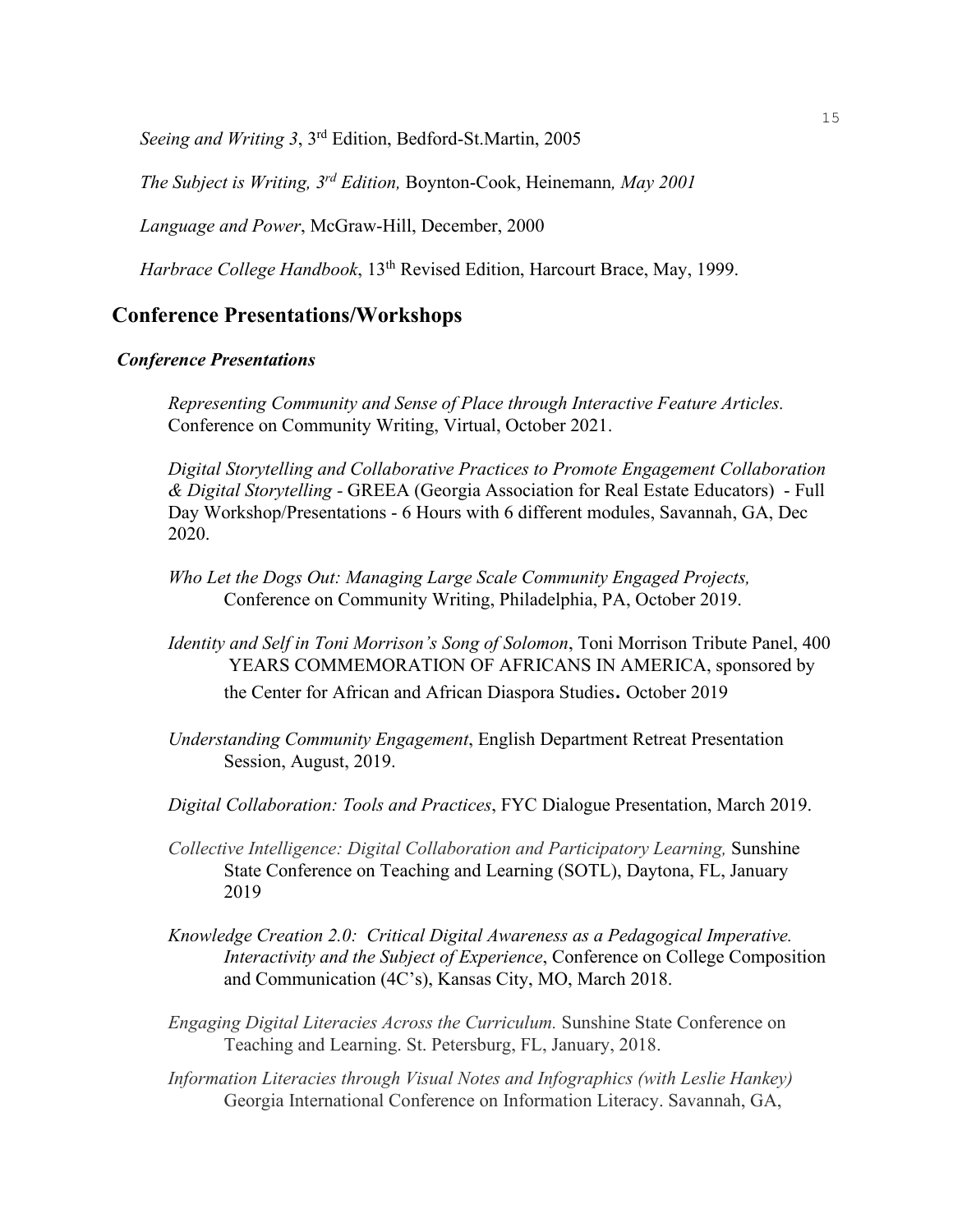September 2017 – Note: Cancelled due to hurricane – Prepared presentation but unable to present b/c of storm cancellation.

- *Perforating Writing Studies: Exploring Content through Games, Networks, Software Development, and Digital Collaboration,* Conference on College Composition and Communication, Portland, OR, March 2017
- *Consolidation as Exploration: An Opportunity for Redefining Boundaries for Digital Writers,* Computers and Writing Conference, Rochester, NY, May 2016.
- *Creating Conversations: Opening up Spaces for Multimodal Composition – This is Not a Pipe (cleaner): Redefining Creativity for Multimodal Composition* (Individual Presentation), Student Success in Writing Conference, Savannah, Ga March 2016.
- *Multimodal Showcase: Acts of Composition and Digital Literacies*, Conference on College Composition and Communication, Tampa, FL, April 2015.
- *Making Multimodal Meaningful*, Student Success in Writing Conference, March 2015.
- *Growing Student Agency Through Multimodal Acts of Composition and Piloting a New Strategy*, Southern Modern Language Association Annual Conference (SAMLA), November 2014
- *Beyond Tools: Engaging in Critical Digital Pedagogy – Essaying and Student Blogs.* Student Success in Writing Conference, Savannah, Ga. March 2014
- *Composition and Critical Digital Pedagogies* Digital Pedagogy Workshop SPSU Fall 2013
- *Re-Visualizing Composition through New Media and Participatory Learning*, Student Success in First Year Writing Conference, Savannah, GA, February 2012
- *Maps of the Imagination: Visual Mapping towards Critical Composition*, Student Success in Writing Conference, Savannah, GA, February 2012.
- *Polytechnic Portfolios: Not Your Typical Communication Degree*, Polytechnic (with Herb Smith and student panel) Summit, Southern Polytechnic State University, June 2011.
- *I Map Therefore I am: Understanding Our Relations through Visual Maps of the Imagination*, part of panel: *Weaving Our Social Network: Acts of Participatory Composition Using New Media*. Conference on College Composition and Communication, Atlanta, GA April 2011.
- *ReMix It Up: Visualizing Composition for the YouNiversity. Going Viral in the Composition Classroom: Revisiting Composing Processes in Visual/Virtual*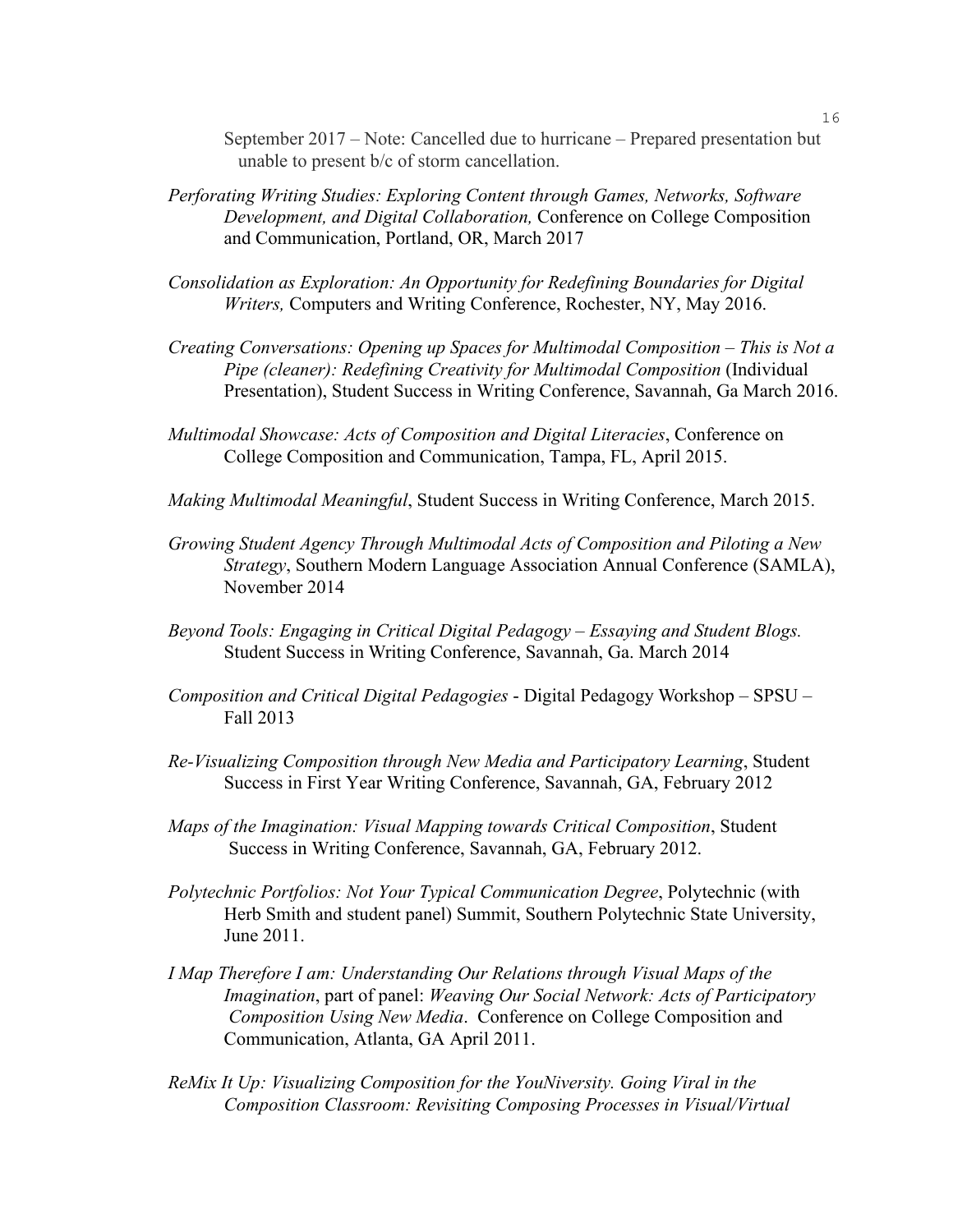*Spaces*. Conference on College Composition and Communication, Louisville, KY, March 2010.

- *Taking the Inside Out: Moving Beyond the Classroom Walls Through Innovative Acts of Composition.* (*Going Viral in the Composition Classroom: Composing through YouTube Videos*) TYCA Southeast Annual Conference, Greensboro, NC, February, 2009.
- *More than a Sum of Its Parts: Conceptual Portfolios and Student Identity*, National Council of Teachers of English (NCTE), Nashville, TN, November 2006.
- *Common Ground: Creating Successful Professional/Student Communities with Part-Time Faculty*, Conference on College Composition and Communication, Chicago, Illinois, March 2006.
- *Designing Peer Response Sessions that Work*. Student Success in First Year Writing Conference, Georgia Southern University, Statesboro, GA, February 2006.
- *Visualizing the Contact Zone: Bridging the Disciplinary Gap in the Composition Classroom*, CCCC: Conference on College Composition and Communication, San Francisco, CA, March 2005.
- *Deep Revision through Visual Representation, Visuals Composed/Complexities Exposed.* NCTE: National Teachers of English Annual Conference, Indianapolis, IN, November, 2004
- *Visual Literacies: Reading the World -- Reading the Word*, Southeast TYCA Conference, Huntsville, AL, February 2004
- *Beyond the Red Pen: Analyzing and Understanding Written Commentary*, Student Success in First Year Writing Conference, Statesboro, GA, February, 2003.
- *Point and Click: Bridging the Textual and the Visual through Photo Essays,* National Council of Teachers of English Annual Conference, Atlanta, November 2002.
- *Painting the Cave: When Visual Representations are Intertextual Collage. Workshop on "What You See Isn't Always What You Get: The Need for Visual Literacy in the 21st Century*, Student Success in First Year Writing Conference. Statesboro, GA, February 2002.
- *Lives Among the Tribe: Students Explore their Personal, Communal, and Cultural Selves through Writing Assignments*. Conference on College Composition and Communication, Denver, CO, March 2001
- *Whose Voice is it Anyway? Exploring the Personal/Social Dynamic of Voice in the Writing Classroom,* Assembly for Expanded Perspectives on Learning,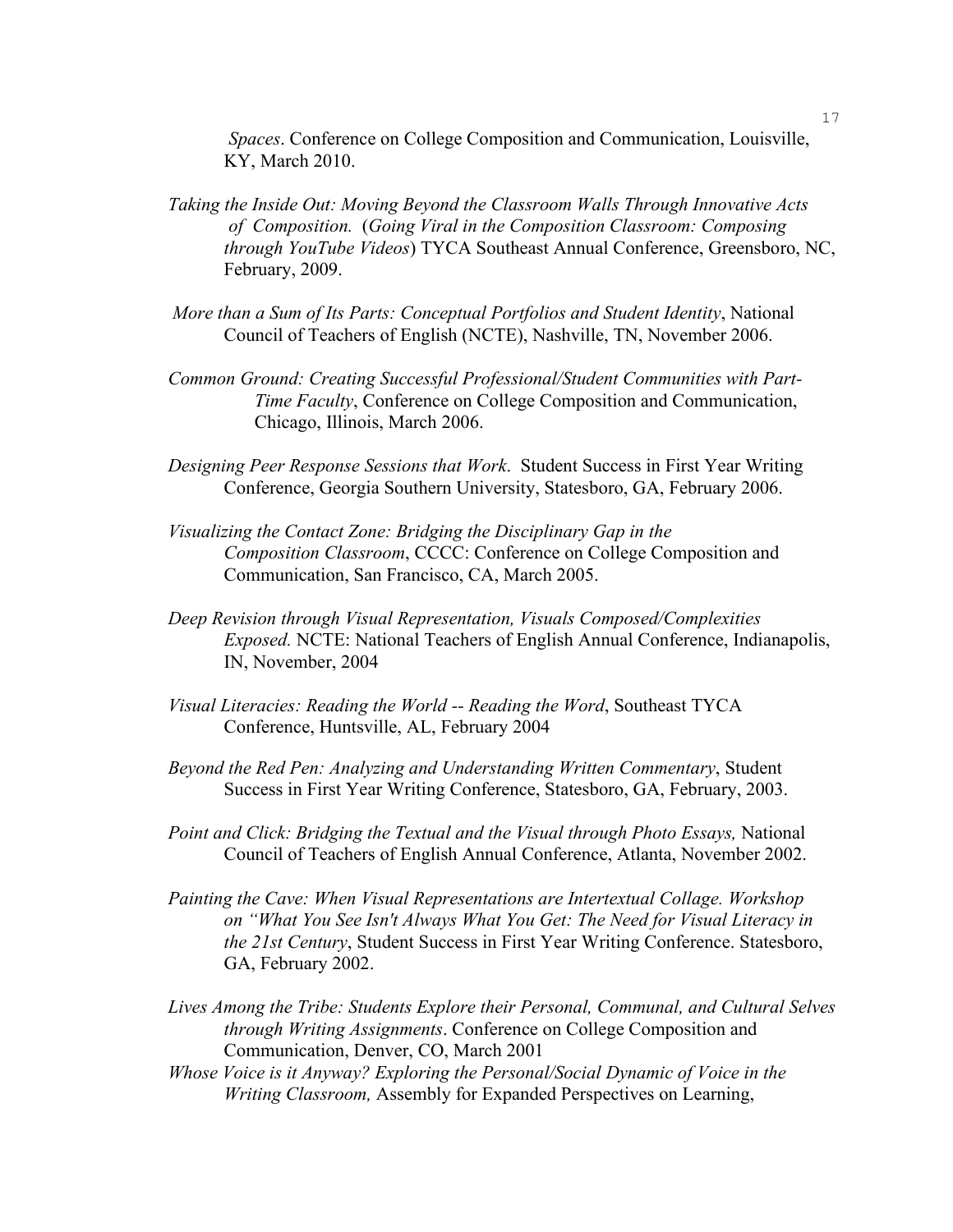Denver, CO, March 2001

- *Transcending the Limitations: Creating Opportunities for Productive Collaboration.* Conference on College Composition and Communication, Minneapolis, MN, April 2000.
- *Visible Voices: Reconceptualizing Student Products Through Oral Tradition Projects*, Conference on College Composition and Communication, Atl, GA, March 1999.
- *Rememory in the Writing Classroom: Telling Untold Stories Through Oral Tradition Projects,* Conference on College Composition and Communication, Chicago, IL, March 1998.
- *Writing as Experiencing: Overlapping Literacies and Shifting Perspectives*, Conference on College Composition and Communication, Phoenix, AZ, March 1997.
- *Teachers Talk: Portfolio Perceptions and Practice at a Four Year University*, National Council of Teachers of English, Conflict and Consensus: Exploring Diversity Standards in the Portfolio Movement, New Orleans, LA, January 1997.
- *Invitations Into Alternate Style(s): Teaching Writing Through Experimentation and Exploration*, Conference on College Composition and Communication, Milwaukee, WI, March 1996.
- *Conferences before Southern Polytechnic State University*
- *The Subject of Experience: How Students Negotiate Learning in a Composition Classroom*, Conference on College Composition and Communication, Washington, DC, March 1995.
- *Defining and Understanding Teacher Roles in Creative Writing Classrooms*, Conference of the National Council of Teachers of English, Orlando, FL, November, 1994.
- *Voices from the Other Side: Student Responses to Teacher's Written Comments*, Conference on College Composition, San Diego, CA, March 1993.
- *Why Fly: Lessons on Flying from Toni Morrison's Song of Solomon*, Florida State University Conference on Film and Literature, Tallahassee, FL, February 1992.
- *Writing Beyond the Teacher: Incorporating One-to-One Tutorial and Peer Workshops In the Writing Center*, Southeastern Writing Center Conference, Birmingham, AL, April, 1991.

### *Professional Development Workshops – designed and conducted*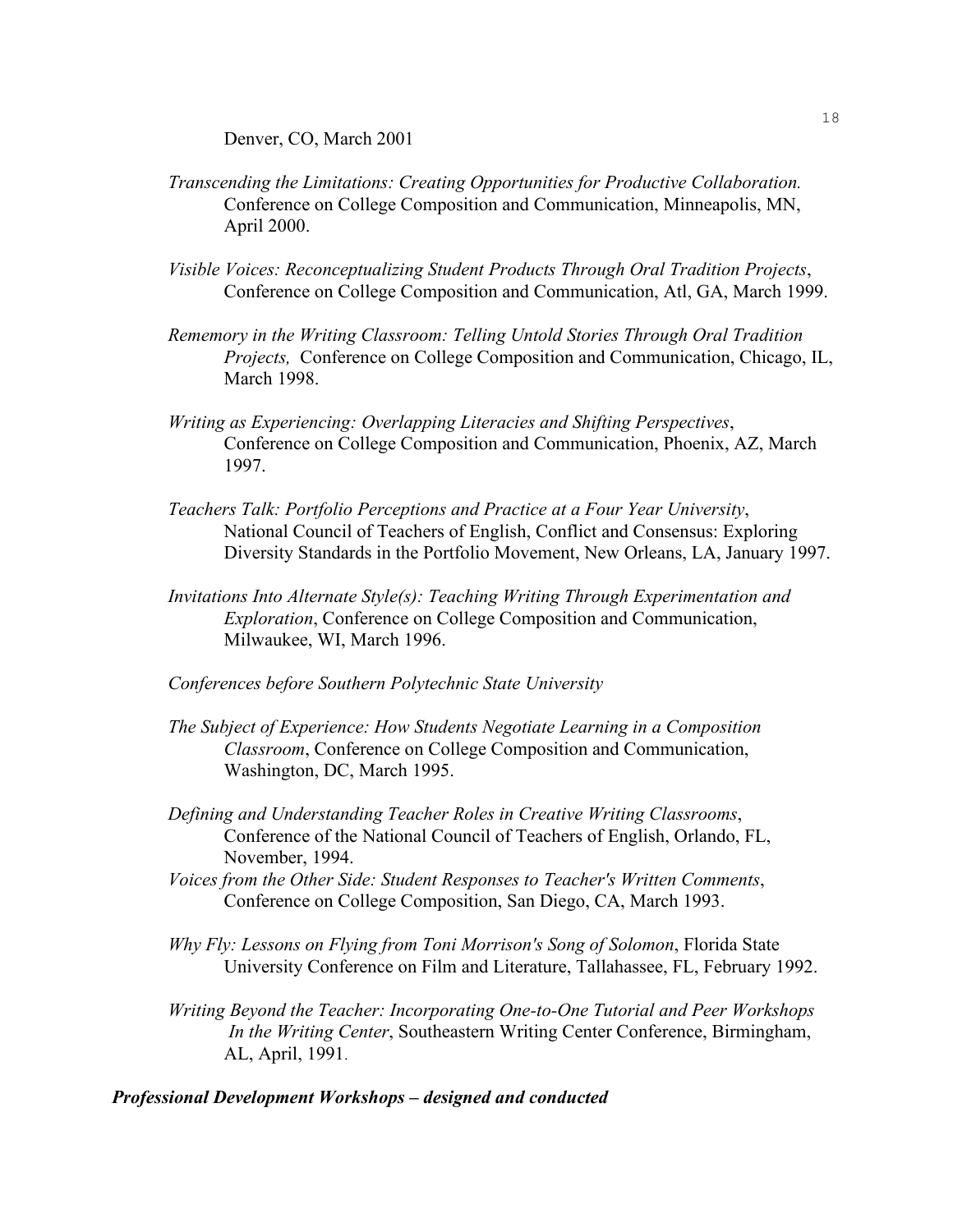*Making Multimodal Meaningful – Pedagogical Workshop, Spring 2018,* KSU Dialogues Series *–* two-hour workshop on meaningful ways to design and implement multimodal assignments and redefine creativity for writing and literature classes*.* 

*Doing Multimodal,* CTE – Pedagogical Workshop, Spring 2016

*Multimodal Pedagogical Strategies,* CTE (with Jeanne Bohannon) – two-hour workshop on incorporating digital and multimodal pedagogies into your curriculum. Fall 2014

Digital Humanities Day – Presentations on *Critical Digital Pedagogies* and *Multimodal Composition* and Portfolios and the *Domain of One's Own*. Spring 2014.

*Critical Digital Pedagogies*, CTE, two-hour workshop on theory and practice related to digital and multimodal composition, Fall 2013.

*Annual Training, Orientation and Pedagogy Workshop*: Full day workshop for adjuncts and instructors addressing topics such as technology in the writing classroom, evaluation and response, program objectives and goals and pedagogical advice, SPSU, 1996 - 2015

*Assessment Workshop: Composition Program,* Southern Polytechnic State University, This 2 sequence workshop (5 total hours) involved the training for rating for student writing towards the comprehensive program assessment. Spring 2011 and Fall 2011.

*The Webs We Weave: Connecting and Contesting Boundaries through Participatory Acts of Composition*. Chaired and presented individual "Maps of the Imagination: Visual Mapping towards Critical Composition." This competitive 4 hour interactive workshop presented alternate assignments that engage students in meaningful acts of composition through new media and participant-centered learning. Conference on College Composition and Communication, April 2011.

*Creating and Creative Research Practices Workshop:* Southern Polytechnic State University Professional Development Series. March 2009.

*Integrating E-folios into the Curriculum:* A two-day intensive workshop for religion and philosophy professors at Spelman to enhance their curriculum through e-folios, Spelman College, Atlanta, GA, July 2007.

*"Designing Assignments for E-Folios*," Interdisciplinary Workshop for Spelman College. 3 day workshop for 14 funded participants. August, 2006

*Adjunct and New Faculty Workshop*, with Scott Tippens, Center for Teaching Excellence, Spring 2006.

*Evaluating Teaching Effectiveness* Workshop for the Center for Teaching Excellence,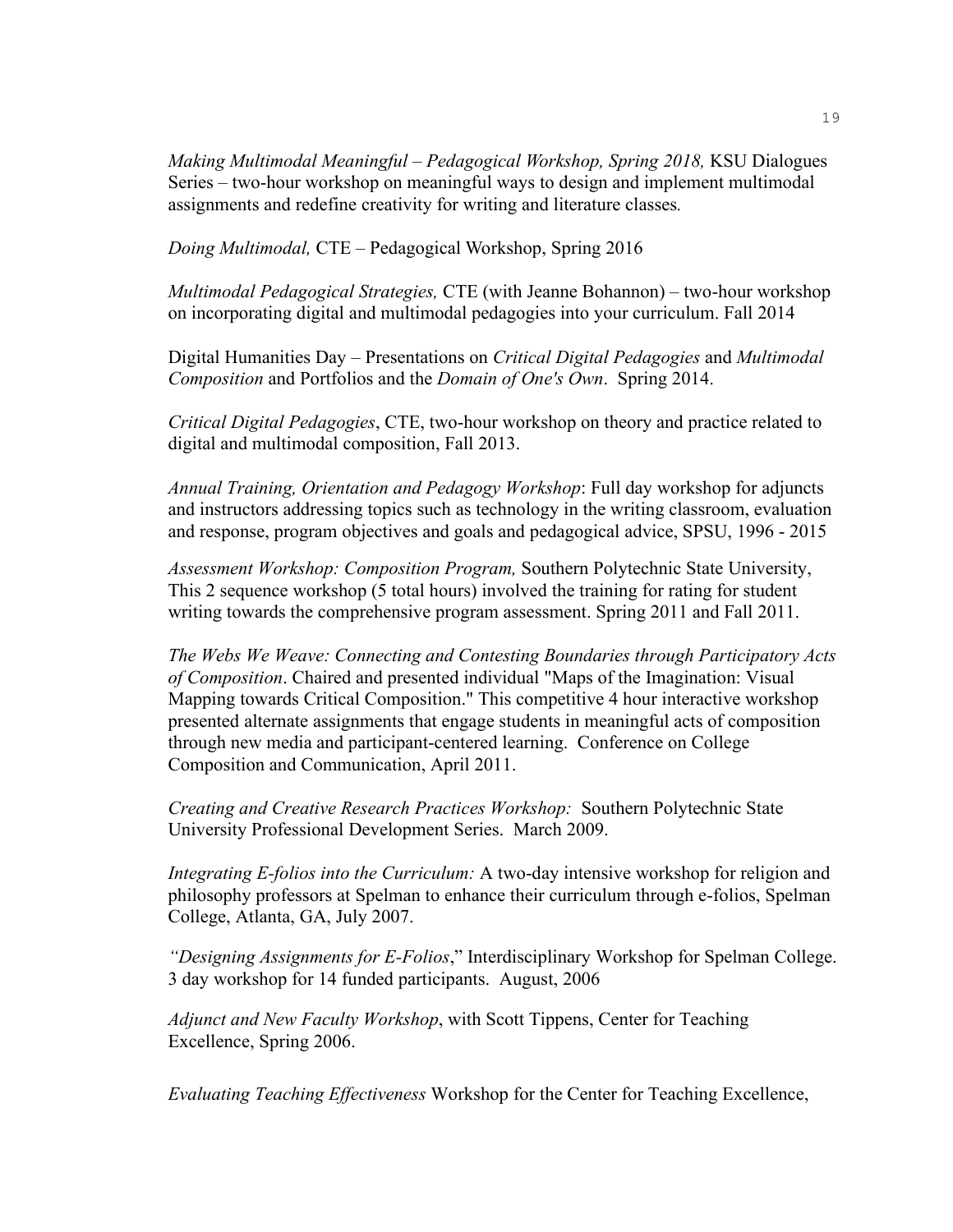April 2004.

- *Teacher Portfolios as Sites for Reflection and Assessment*, Workshop for the Center for Teaching Excellence, March 2003.
- *Adjunct Orientation:* Full day workshop for adjuncts addressing topics such as technology in the writing classroom, evaluation and response, program objectives and goals and pedagogical advice. 2002 - 2004
- *Responding: What do we Value in Student Writing*, HTC Professional Development Conference, April 2002.
- *Creating Student Portfolios: Theory and Practice*, Southern Polytechnic State University, April, 2002.
- *Student Portfolios: Theory and Practice*. Southern Polytechnic State University, University Writing Program, March 2002
- *Student Portfolios Across the Disciplines*. Governor's Teaching Fellowship. University of Georgia, Athens, May 2001.
- *Responding to Student Writing*, Professional Development Workshop, Southern Polytechnic State University, November 1999.
- *Portfolio Theory and Practice*. Student workshop presented to Journalism class, TCOM program, July 1999.
- *Computers and Writing: Pedagogical Implications*, Professional Development, Workshop, Southern Polytechnic State University, April 1999.
- *Using Writing to Think and Learn*, Teaching and Learning Academy. Southern Polytechnic State University, February 1999.
- *Designing Effective Writing Assignments*. Teaching and Learning Academy. Southern Polytechnic State University, March 1999.
- *Responding to Student Writing*, Distinguished Professor Teacher Training Program. Southern Polytechnic State University, March 1999.
- *Technology and Pedagogy in the Computer Writing Classroom*, Faculty Development Workshop. Southern Polytechnic State University, November 1998.
- *Teaching Issues and Ideas*: Understanding the SPSU Writing Program, Full-day Orientation Workshop for Instructors, Southern Polytechnic State University, August 1998.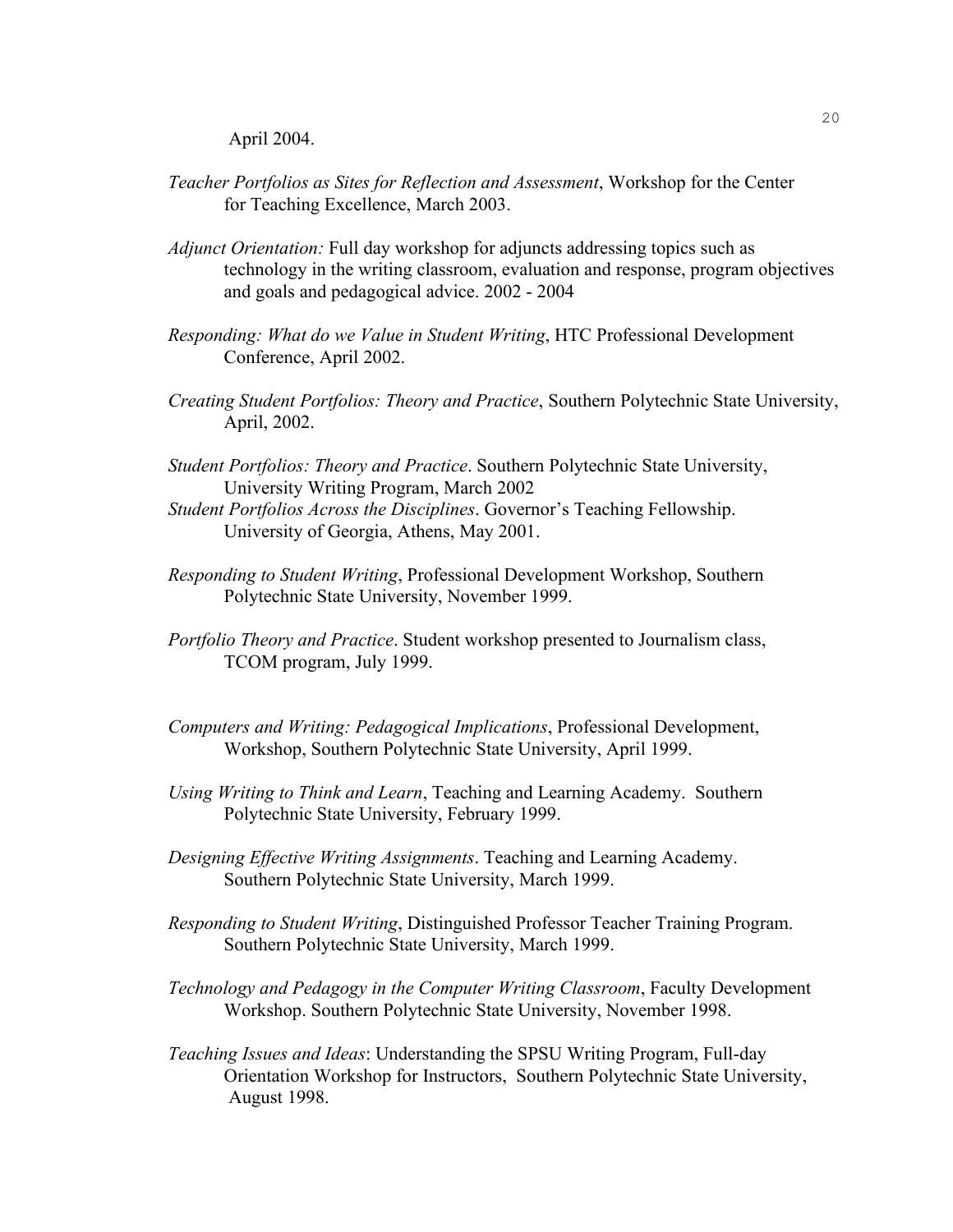- *Writing and Computers: Teaching Innovations*. Faculty Development Workshop. Southern Polytechnic State University, March 1998.
- *Workshops conducted before Southern Polytechnic State University*
- *Computer-Assisted Writing Classrooms*, Teacher Training Workshop, St. Andrews High School English Department, Boca Raton, Florida, March 1996.
- *Writing Across the Disciplines: Engineering*, FAMU/FSU Cooperative Engineering College, January 1994.
- *Responding to Student Writing*, Florida State University, Department of Social Work, April 1993.
- *Writing To Learn: Strategies for Incorporating Writing Into the Curriculum,*  Florida State University, Program for Instructional Excellence, August 1992.
- *Creating a Writing Curriculum in Chemistry*, Florida State University, Department of Chemistry, March 1992.
- *Writing Across the Curriculum: Creating Writing Assignments*, Florida State University, Department of Social Sciences, February 1991.

## **Professional Growth and Development**

*Workshops, Classes, Training and Seminars Attended*

HIPs Possibilities–A Discussion and Workshop on High Impact Practices in Your Classes. 11/15/21

Advanced D2L Settings: Tips and Tricks to Make Your Life Easier 09/30/21– Howard ODL

Rethinking Literature Circles: An Exploration of Roles & Strategies – Dail and Goss – 10/21

High Impact Practices Across the curriculum, Dr. Lara Smith-Sitton, Director of Community Engagement. 3/02/21

Major Dialogues – Gen. Ed Curriculum 2/15/21 – Sheldon

Major Dialogues – Resilient Pedagogy – 2/02/21 –Howard

Literacy Partners Tribute to Toni Morrison: Song of Solomon Marathon Reading,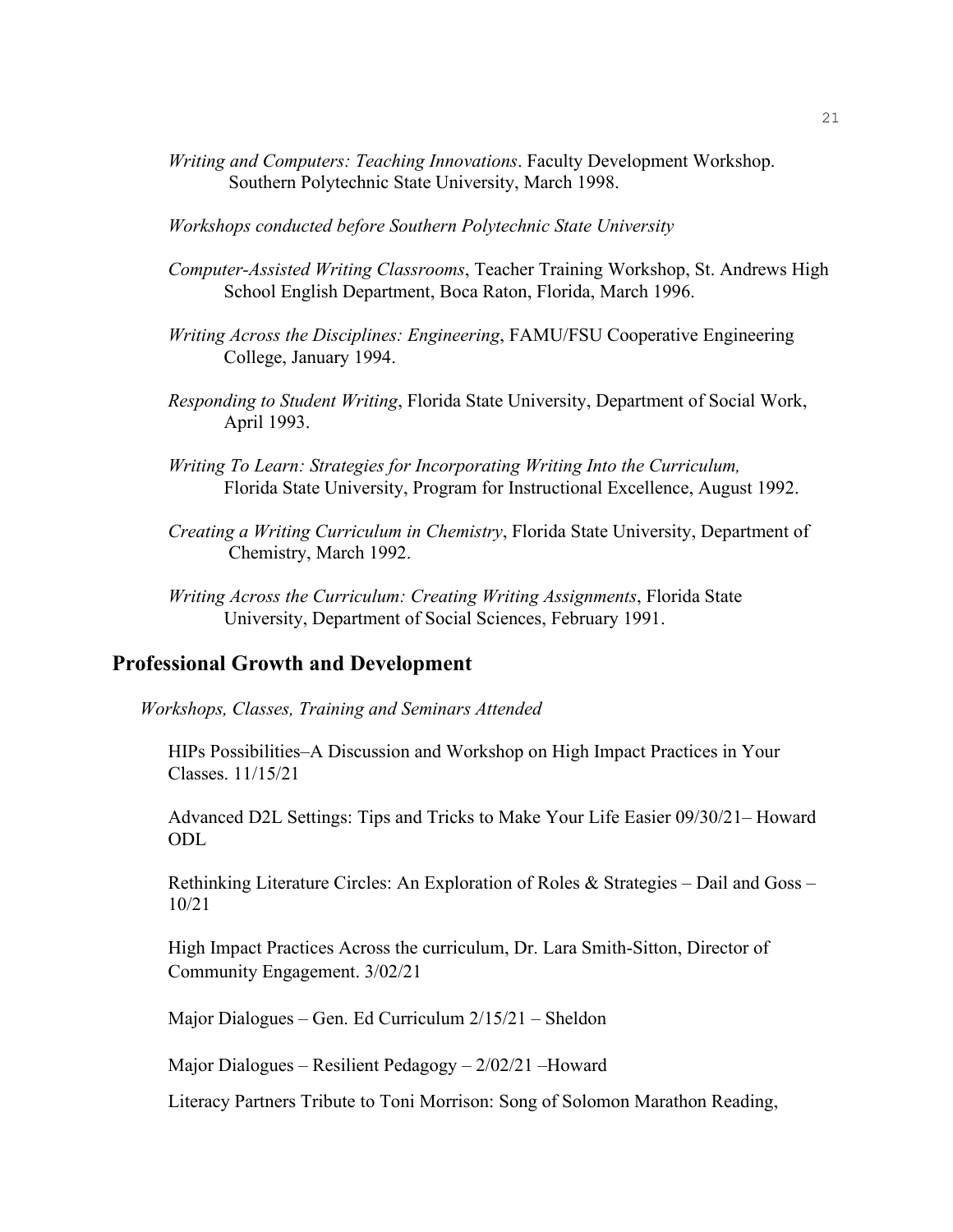February 2021.

The Art of Photography and Film (Digital Storytelling), John Simmons, Dream a World Education, February 2021.

Year of Shared Values: The Importance of Community Engagement Responding to a Year of Crisis and Turmoil. Webinar, Department of Diversity and Inclusion, Nicholas Kristof. February 2021.

The Future of Academic Enterprise, Webinar, Chronicle of Higher Education, February, 2021.

Teaching Group Assignments in Online Classes, OLI, Laura Howard, November 2020.

IRB Workshop, KSU CETL, Webinar, October 2020

Advanced D2L Settings: Tips and Tricks to Make Your Life Easier, OLI, Laura Howard, September 2020.

D2L Gradebook Training Workshop, OLI, Laura Howard, August, 2020.

Teaching with Bitmoji: Where Popular Culture Meets Education, August 2020

Facilitating Difficult Conversations in an Online Environment, KSU CETL, Webinar, July 2020.

Trading Spaces: Designing a Virtual Learning Space" Becki Street, University of Arkansas, Webinar, July 2020.

Hands-on Learning Goes Online, KSU CETL, Webinar, June 2020.

Small Teaching Online: Minor Changes, Big Impact, KSU CETL, Webinar, June 2020

Engaging Our Online Students through D2L and Beyond, OLI, Laura Howard, March 2020

Digital Storytelling, Webinar. Storycenter, Berkley CA, Webinar 2018

Becoming Rhetorical: Multimodal and Digital Composition, Jodie Nicotra, Spring 2018.

English Department Retreat: Stepping Forward, Full day, 2018

Writing Studies Retreat, Full day, Proposing a Writing Degree, 2018

Community Engagement: KSU Department Workshop, Fall 2017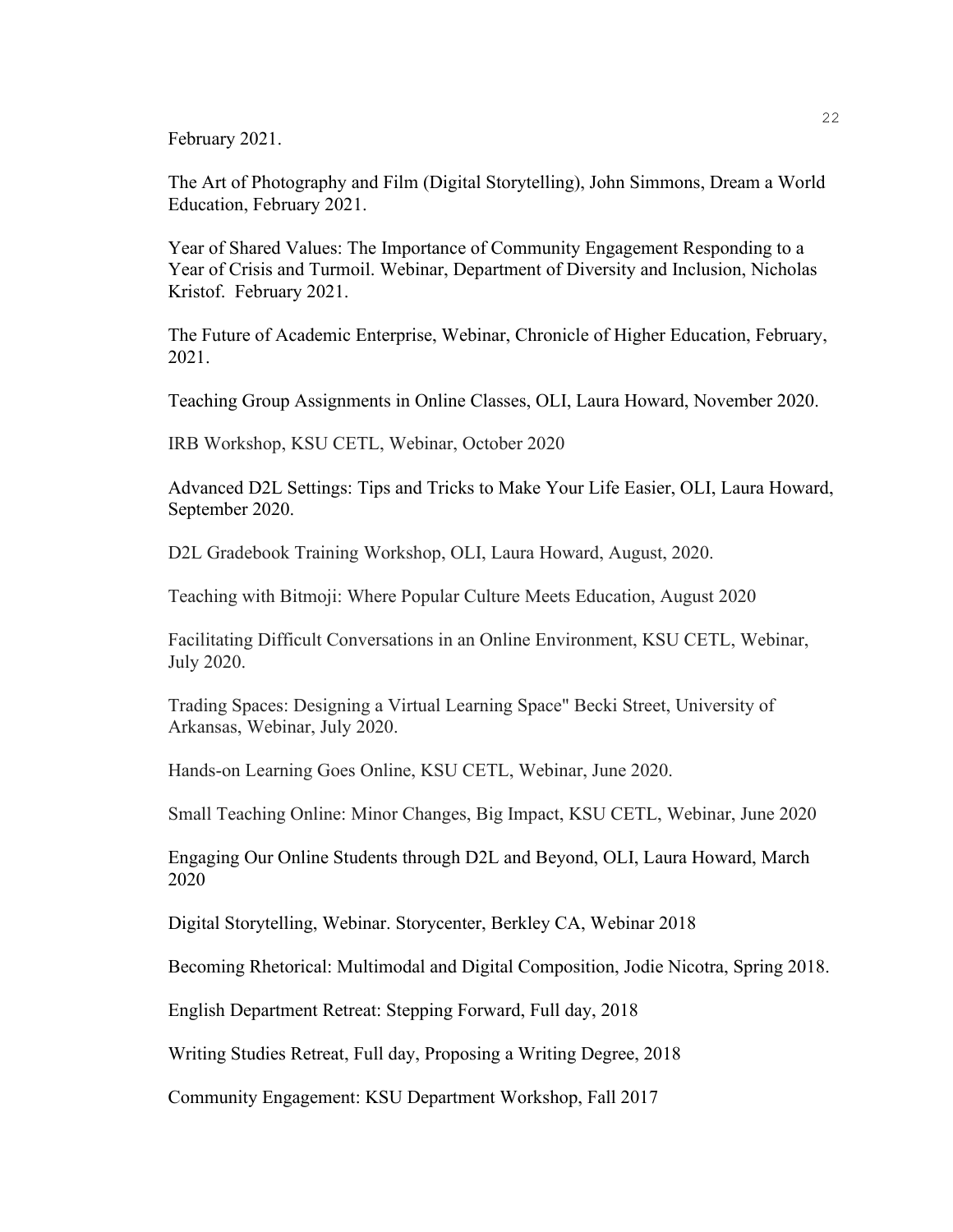English Department Retreat: Curriculum Redesign Department Identity, August, 2017.

Writing Studies Retreat, Full day – Curriculum Design – August 2017

CITI Training – Institutional Review Board (IRB), Kennesaw State University, Spring 2018.

English Department Retreat: Curriculum Redesign and Department Identity, October 2016.

Digital Measures Workshop, Fall 2016

Domain of One's Own – Pilot Project with Pete Rorabaugh, 2015-2016 LMS Learning Systems – Best Practices – CCCC 2015

Domain of One's Own: Incubator Conference, Emory University, May 2014

Digital Humanities Working Group – 2013-14

Domain of One's Own Presentations and Workshops (2) 2013 - 14

D2L Bootcamp and additional training  $-2013*$ 

Student Success in Writing Conference, Savannah, Ga. March 2014

Advising and Degree Works Training – 2013

Ongoing training and research to incorporate new and social media across degree program classes.

Honors Capstone Workshop, Fall, Spring 2012

IDC 6903 –Special Topics: Content Strategy, Audit of Laura Palmer's online class, June 2011

ETCMA Department Colloquia (approx 4 semester), 2011 and 2012

Honors Capstone Workshop, Spring 2012, 2013

IDC 6903 –Special Topics: Content Strategy, Audit of Laura Palmer's online class, June 2011

Web CT/Vista Training for Course Migration and Revision, 2009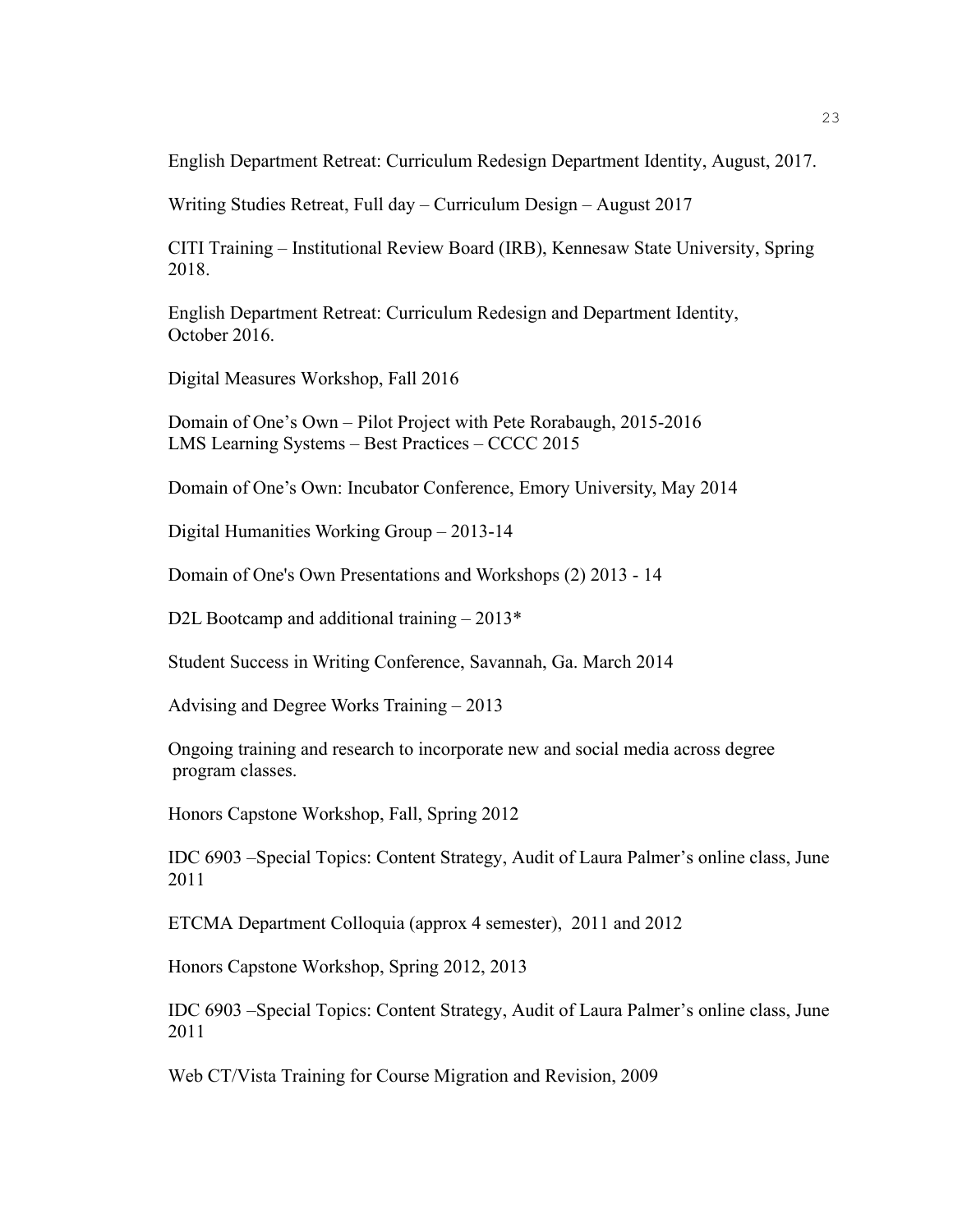ETCMA Department Colloquia (approx 4 semester), 2008, 2009, 2010, 2011

Symposium on "Technology in the Classroom," SPSU, Fall 2006

Building Consistency in Faculty Expectations and Assessment, SPSU, Fall 2006

Workshop on Advising, SPSU, Fall 2006

Web CT and Vista Technology Workshop, Spring 2006

Honors Teaching Circle, Spring 2006

Intercultural Workshops (3): Comparative Rhetoric and Literacy Competence, HTC Department Intercultural Workshop Series – 2005-06 Teaching Online Composition Courses, SPSU Composition Program, 2005

Using Groups in the Classroom, CTE, Spring 2006

Introduction to EMMA for online Composition Classes, 2005

Author Discussion: Seeing and Writing with Christine McQuade, Spring 2004

Honors Course Proposal Workshop Spring 2003/04

Revising the High School Language Arts Curriculum, Spring 2004

Teaching in the Computer Writing Classroom, SPSU Composition Program, November 2002

Using Web CT in the Classroom, Southern Polytechnic State University, October 1999

Daedalus Computer Writing Classroom Workshop, Marietta, Georgia, April 1998

Portfolio Workshop, New Orleans, Louisiana, January 1996

Computer-Assisted Writing Classroom, Tallahassee, Florida, January 1995.

*Conferences Attended:*

Conference on Community Writing, Philadelphia, PA, October 2019

Conference on College Composition and Communication (CCCC), Kansas City, MO, March 2018

Sunshine State Teaching and Learning Conference, St. Petersburg, FL, January 2018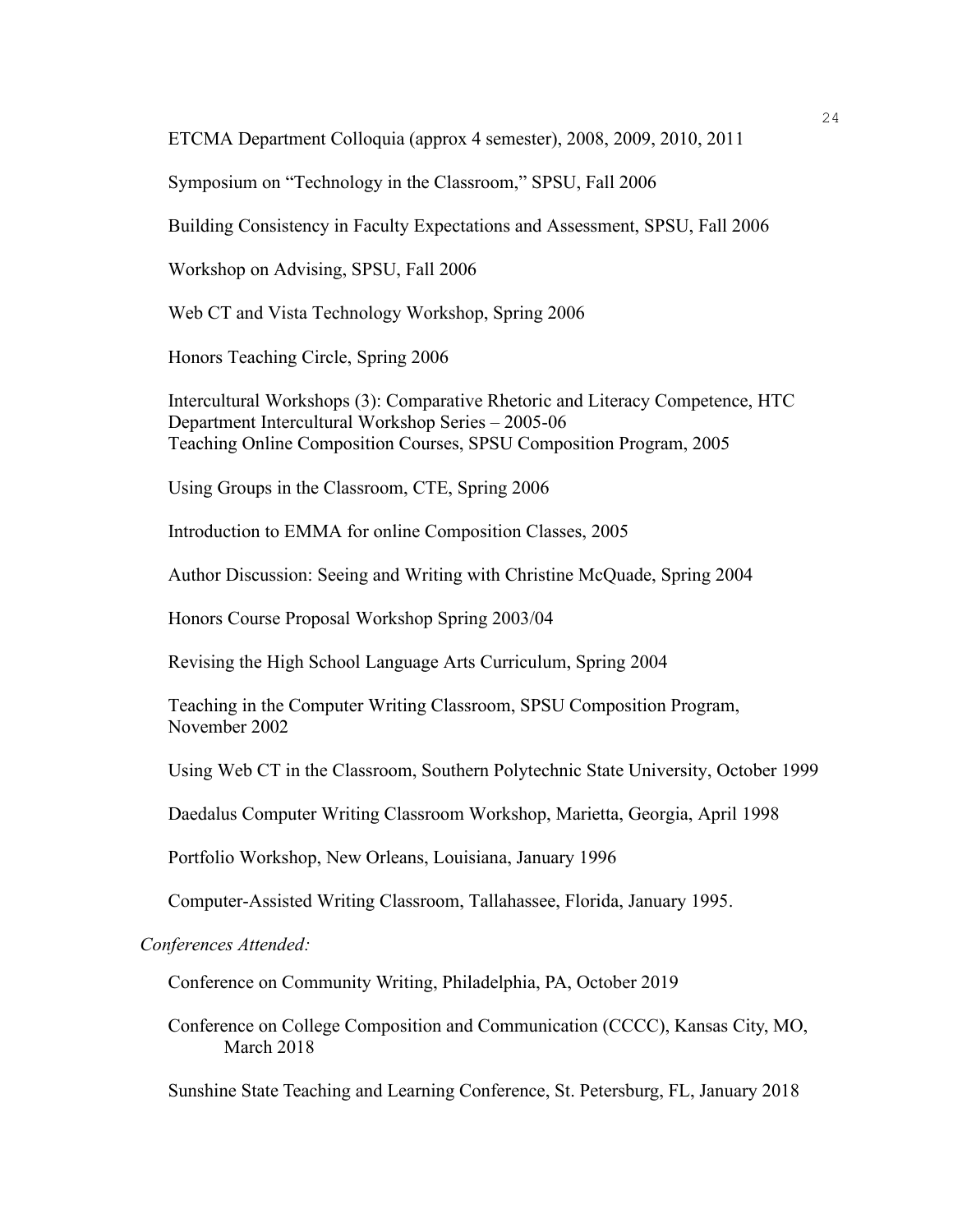Conference on College Composition and Communication (CCCC), Portland, OR, March, 2017

Computers and Writing Conference, Rochester, NY, May, 2016

Success in Student Writing Conference, Savannah, GA, April 2016

Conference on College Composition and Communication, Tampa, FL, April 2015

Success in Student Writing, Conference, Savannah, Ga March 2015

Domain of One's Own, Incubator Conference, Emory University, May 2014

Digital Humanities Working Group – 2013-14

Domain of One's Own Presentations and Workshops, SPSU (2) Spring 2014

Student Success in Writing Conference, Savannah, Ga. March 2014

Advising and Degree Works Training – 2014

Student Success in Writing Conference, Savannah, GA, February 2012

Conference on College Composition and Communication, Atlanta, GA, April 2011.

Conference on College Composition and Communication, Louisville, KY, March 2010.

TYCA Southeast Annual Conference. Greensboro, NC, February 2009

Conference on College Composition and Communication, New Orleans, LA, March 2008.

ETCMA Professional Development Retreat: Red Top Mountain, April 2007.

Conference on College Composition and Communication, New York, NY, March 2007

National Council of Teachers of English Conference, Nashville, TN, November 2006

Conference on College Composition and Communication, Chicago, IL, March 2006.

HTCOM Department Professional Development Retreat, Amicolola, GA, Spring 2006.

Student Success in First Year Writing Conference, Georgia Southern University, Statesboro, GA, February 2006.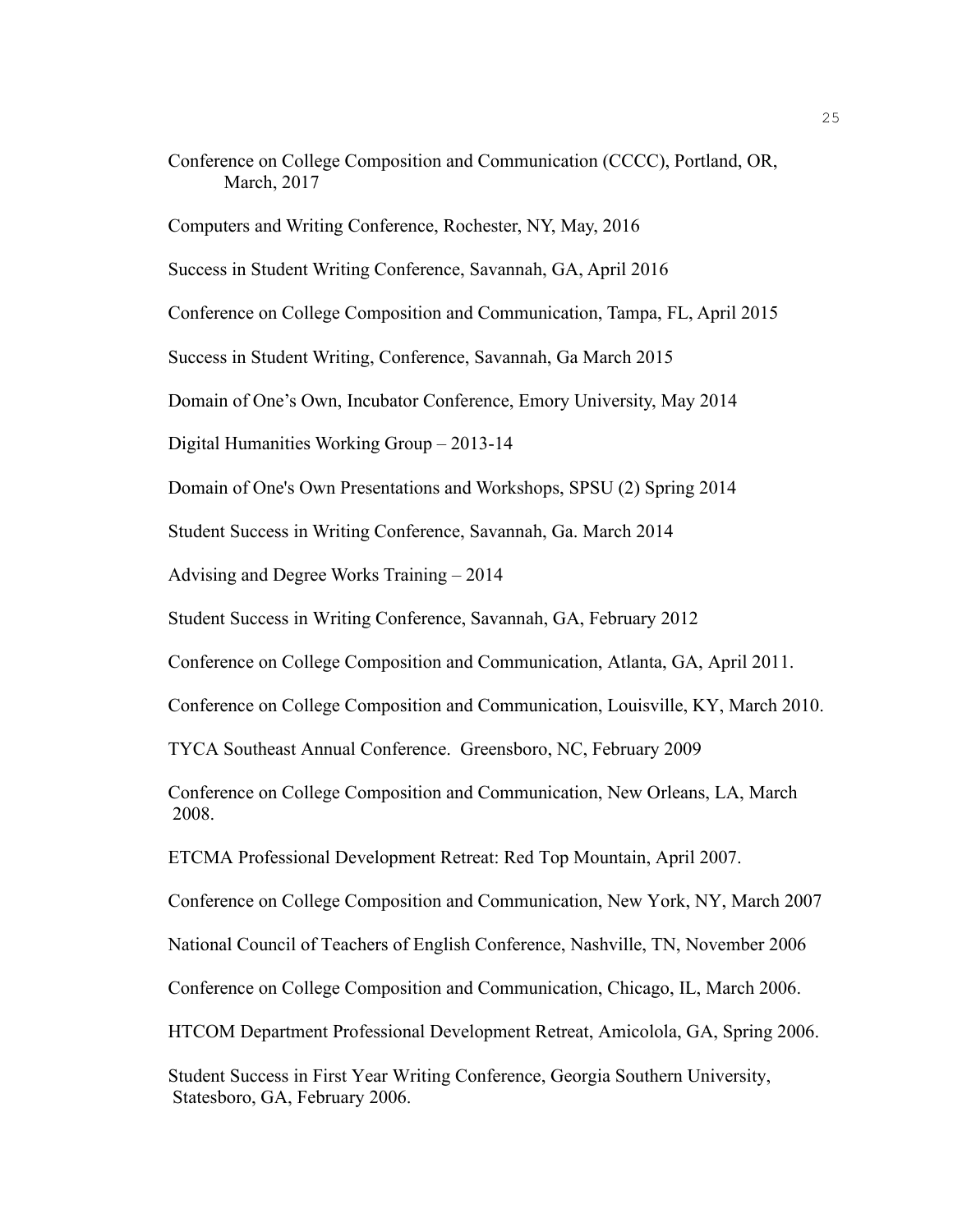Conference on College Composition and Communication, San Francisco, CA, March 2005

HTCOM Department Professional Development Retreat, Marietta, GA, March 2005 English Academic Committee, Unicoi, GA, January 2005 NCTE Conference, Indianapolis, IN, November 2004 Teaching English in the Two Year College, Spring 2004 Student Success in First Year Writing Conference, Spring 2005 Learner Outcomes in Composition and Literature, Spring 2003 HTC Professional Development Conference, Life University Center, Spring 2004 HTC Professional Development Conference, Amicolola, GA, Spring 2002 and 03 Student Success in First Year Writing Conference, Statesboro, GA Spring 2003 National Council of Teachers of English, Atlanta, GA, Fall 2002 Pedagogical Practices in the Computer Writing Classroom, SPSU, Fall 2002 Student Success in First Year Writing Conference, Statesboro, GA Spring 2002 Learner Outcomes in Composition and Literature, Jekyll Island, GA Spring 2003 Conference on College Composition and Communication, Denver, CO, March 2001. Assembly for Expanded Perspectives on Learning, Denver, CO, March 2001 Conference on College Composition and Communication, Minneapolis, MN, April, 2000. Conference on College Composition and Communication, Chicago, IL, 1999. UGA Conference on Teaching and Learning, Atlanta, Georgia, November 1997. Interface 96, Marietta, Georgia, 1996 - 1997 Conference on College Composition and Communication, Phoenix, AZ, March 1997.

Toni Morrison Conference, Georgia State University, Atlanta, Georgia, October 1998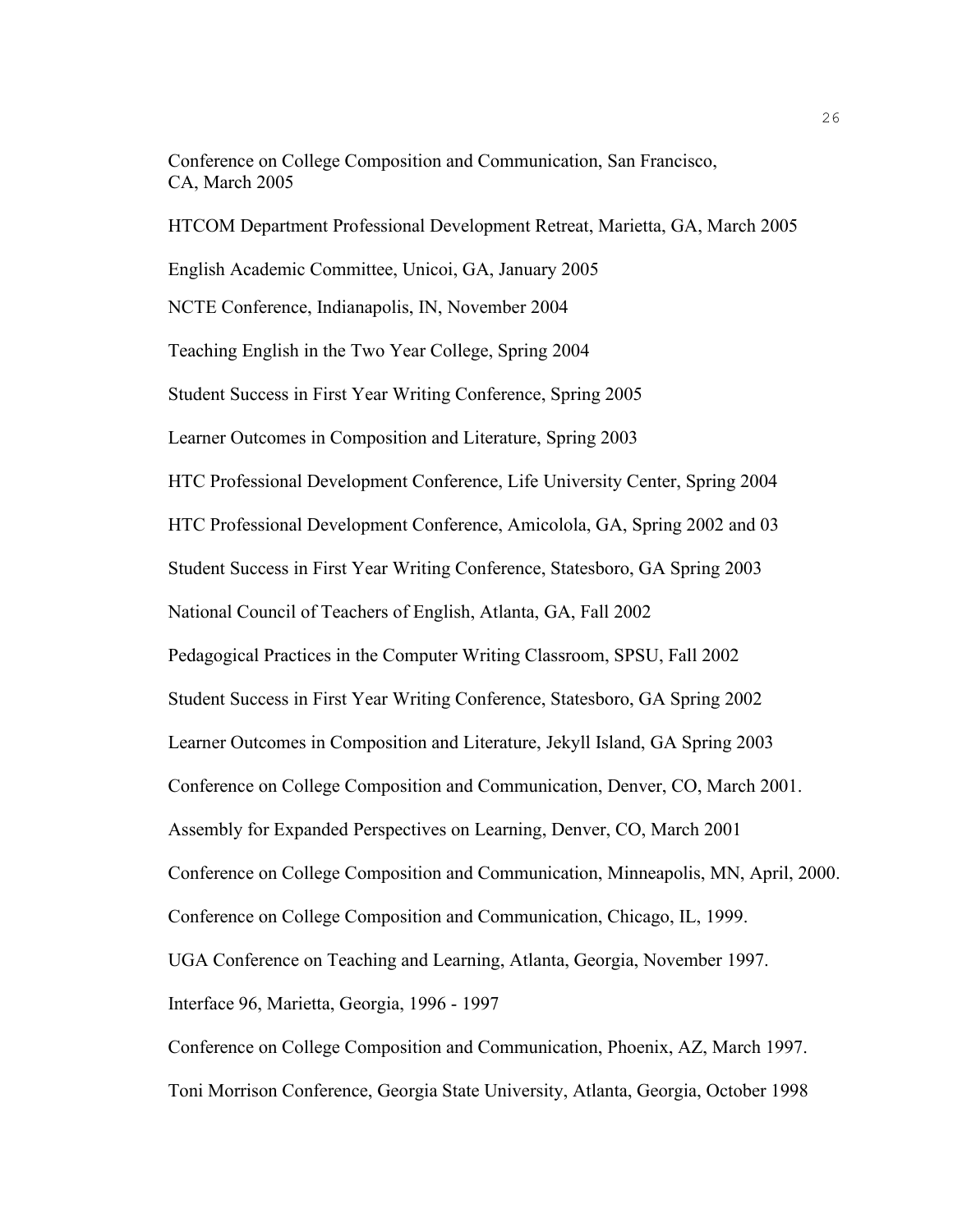NCTE Topic Conference: Conflict and Consensus: Exploring Diversity Standards in the Portfolio Movement, New Orleans, LA, January 1997.

Conference on College Composition and Communication, Milwaukee, WI, March 1996.

## *Seminars - Attended***:**

Governor's Teaching Fellowship Program, University of Georgia, Athens, GA, May 2001 (a two-week, intensive pedagogy/technology seminar for University system professors).

Teaching and Learning Academy, Southern Polytechnic State University, Spring Semester 2000 (a semester-long course to integrate technology into the curriculum).

#### **Honors and Fellowships**

| 2019        | Distinguished Career Service Award, English Department, KSU                                                                                                                                                    |
|-------------|----------------------------------------------------------------------------------------------------------------------------------------------------------------------------------------------------------------|
| 2021        | <b>Awarded, Graduate Faculty Status, Kennesaw State University</b>                                                                                                                                             |
| 2017        | <b>Outstanding Faculty Service to DWMA</b> for the Professional<br>Portfolio Program.                                                                                                                          |
| 2016        | <b>Director, Outstanding Thesis, Honors Program</b>                                                                                                                                                            |
| 2016        | 20 Year Service Award, University System of Georgia                                                                                                                                                            |
| 2004-06     | <b>Teaching Fellow, Center for Teaching Excellence (3 funded projects)</b>                                                                                                                                     |
| 2003        | <b>Outstanding Faculty Member, SPSU Teaching Award</b>                                                                                                                                                         |
| 2003-04     | <b>Teaching Fellow, Center For Teaching Excellence</b>                                                                                                                                                         |
| 2002-03     | <b>Teaching Fellow, Center for Teaching Excellence</b>                                                                                                                                                         |
| 2001        | Governor's Teaching Fellow, University System of Georgia.                                                                                                                                                      |
| 2000        | Teaching and Learning Academy, Southern Polytechnic State University.                                                                                                                                          |
| $1995 - 96$ | University Dissertation Fellowship, Florida State University, Twelve<br>month research funding awarded to 10 graduate students across university<br>departments to complete dissertation and related research. |
| 1993-95     | Writing Program Coordinator, Assistant to the First Year Writing Program,<br>Florida State University.                                                                                                         |